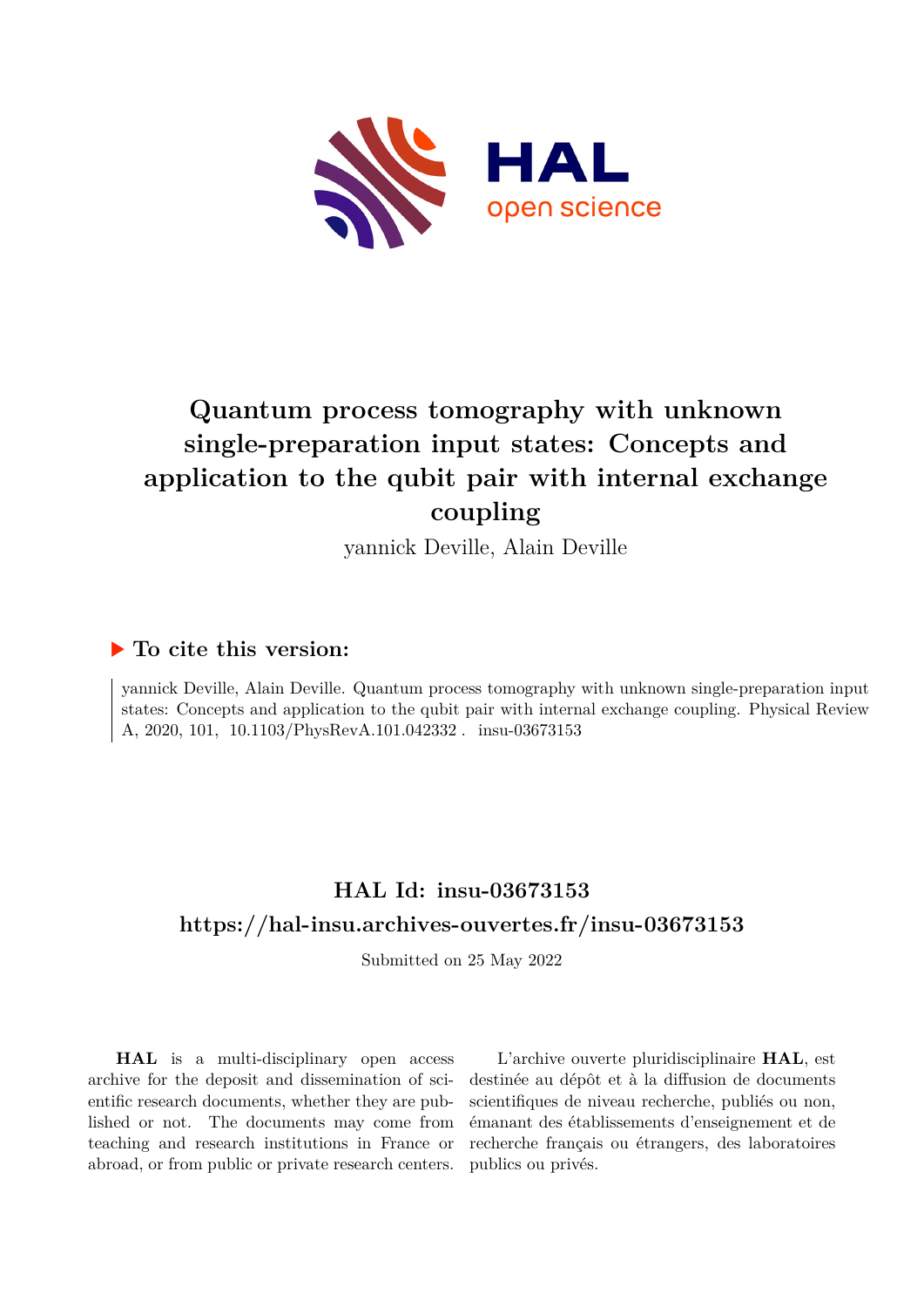## **Quantum process tomography with unknown single-preparation input states: Concepts and application to the qubit pair with internal exchange coupling**

Yannick D[e](https://orcid.org/0000-0002-8769-2446)ville  $\bullet^*$ 

*Université de Toulouse, UPS, CNRS, CNES, OMP, IRAP (Institut de Recherche en Astrophysique et Planétologie), F-31400 Toulouse, France*

Alain D[e](https://orcid.org/0000-0001-5246-8391)ville  $\bullet^{\dagger}$ 

*Aix-Marseille Université, CNRS, IM2NP UMR 7334, F- 13397 Marseille, France*

(Received 10 September 2019; accepted 23 March 2020; published 27 April 2020)

Quantum process tomography (QPT) methods aim at identifying, i.e., estimating, a given quantum process. QPT is a major quantum information processing tool, since it especially allows one to characterize the actual behavior of quantum gates, which are the building blocks of quantum computers. However, usual QPT procedures are complicated, since they set several constraints on the quantum states used as inputs of the process to be characterized. In this paper, we extend QPT so as to avoid two such constraints. On the one hand, usual QPT methods require one to know, hence to very precisely control (i.e., prepare), the specific quantum states used as inputs of the considered quantum process, which is cumbersome. We therefore propose a blind, or unsupervised, extension of QPT (i.e., BQPT), which means that this approach uses input quantum states whose values are unknown and arbitrary, except that they are requested to meet some general known properties (and this approach exploits the output states of the considered quantum process). On the other hand, usual QPT methods require one to be able to prepare many copies of the *same* (known) input state, which is constraining. In contrast, we propose "single-preparation BQPT methods" (SBQPT) , i.e., methods which can operate with only one instance of each considered input state. These two concepts are here illustrated with practical (S)BQPT methods which are numerically validated, in the case when (i) random pure states are used as inputs and their required properties are especially related to the statistical independence of the random variables that define them and (ii) the considered quantum process is based on cylindrical-symmetry Heisenberg spin coupling. As a benchmark, we moreover introduce nonblind QPT methods dedicated to the considered Heisenberg process, we analyze their theoretical behavior (this requires the tools developed in this paper for random input states), and we numerically test their sensitivity to systematic and nonsystematic errors, which are most likely to occur in practice. This shows that, even for very low preparation errors (especially systematic ones), these nonblind QPT methods yield much lower performance than our SBQPT methods. Our blind and single-preparation QPT concepts may be extended, e.g., to a much wider class of processes and to SBQPT methods based on other quantum state properties, as outlined in this paper.

DOI: [10.1103/PhysRevA.101.042332](https://doi.org/10.1103/PhysRevA.101.042332)

## **I. INTRODUCTION**

System identification and system inversion are two closely related problems. First, considering classical, i.e., nonquantum, signals and systems, the basic version of system identification concerns single-input single-output (SISO) systems. It consists of estimating the unknown parameter values of such a system (i.e., of the transform that it performs) belonging to a known class, by using known values of its input (source signal  $s$ ) and output (signal  $x$ ). This version  $[1]$  is stated to be "nonblind" by the signal and image processing community [2] or "supervised" by the machine learning and data analysis community [3]. The more challenging version of that problem is the blind [2] or unsupervised one, where the input values are unknown and uncontrolled, but it may be known that the input signal belongs to a given class (due to this partial knowledge,

these methods are sometimes stated to be semiblind). Both versions may then be extended to multiple-input multipleoutput (MIMO) systems.

Besides, in various applications, what is needed is not the direct transform performed by the above system, but the inverse of that transform (assuming it is invertible). For SISO nonblind and blind configurations, this is motivated by the fact that one eventually only accesses the ouput  $x$  of the above direct system, and one aims at deriving a signal *y* which ideally restores the original source signal *s*. To this end, one may first use the above-mentioned system identification methods in order to estimate the direct system, then derive its inverse, and eventually transfer the output *x* of the direct system through the inverse system. Alternatively, one may develop methods for initially identifying the *inverse* system itself. Extended versions of this "(unknown) system inversion" task concern MIMO configurations, where a set of original source signals  $s_1$  to  $s_M$  are to be respectively restored on the outputs  $y_1$  to  $y_M$ of the inverse system.

<sup>\*</sup>yannick.deville@irap.omp.eu

<sup>†</sup>alain.deville@univ-amu.fr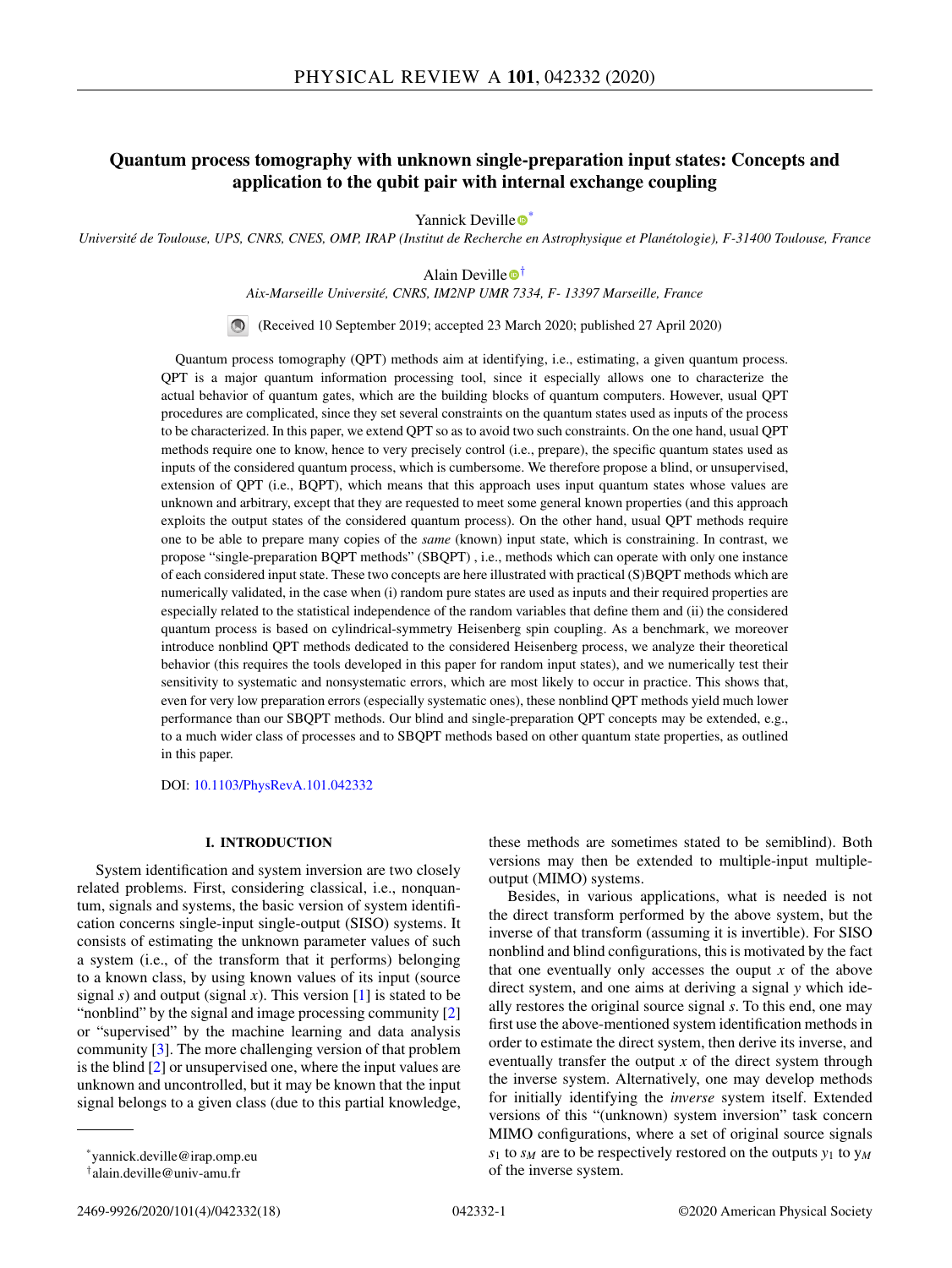The blind MIMO version of the above system inversion problem is almost the same as blind source separation (BSS) [4–6]: As in system inversion, BSS aims at canceling the contributions of all sources but one in each output signal of the separating system; however, in BSS, one often allows each output signal to be equal to a source signal only up to an acceptable residual transform. These transforms, called indeterminacies, cannot be avoided because only limited constraints are set on the source signals and on the direct system which combines (i.e., "mixes," in BSS terms) these signals. In particular, the first class of BSS methods that was developed and that is still of major importance is independent component analysis, or ICA [4–6], which may be seen as an extension of more conventional principal component analysis, or PCA [7]. (PCA alone cannot achieve BSS [6]). ICA is a statistical approach, which essentially requires statistically independent random source signals. Thus, for the simplest class of mixtures, ICA is guaranteed to restore the source signals up to limited indeterminacies [4–6].

We now consider quantum information processing (QIP)  $[8]$  and quantum machine learning  $[9-11]$ , i.e., processing of quantum data and/or processing with quantum means, and we still focus on system identification and inversion problems. Among these problems, the one which was first studied is the quantum version of nonblind system identification, especially (see [12]) introduced in 1997 in Ref. [13] and called "quantum process tomography" or QPT by the QIP community: See, e.g., Refs. [8,14–22]. The quantum version of the above-mentioned classical source separation, called quantum source separation, or QSS, and especially its blind version, or BQSS, were then introduced in 2007 in Ref. [23]. Two main classes of BQSS methods were developed since then. The first one may be seen as a quantum extension of the above-mentioned classical ICA methods, since it takes advantage of the statistical independence of the parameters that define random source quantum states (qubit states). It is called quantum independent component analysis (or QICA, see, e.g., Refs. [23,24]) or, more precisely, quantum-source independent component analysis (or QSICA, see, e.g., Ref. [25]) to insist on the quantum nature of the considered source data, whereas it uses classical processing means (after quantum/classical data conversion). The second main class of BQSS methods was introduced in 2013–2014 in Refs. [26,27] and then especially detailed in Ref. [28]. It is based on the unentanglement of the considered source quantum states and it typically uses quantum processing means to restore these unknown states from their coupled version. Independently from the above quantum extensions of ICA, a quantum version of PCA was introduced in 2014 in Ref. [29].

In the present paper, our first contribution (see Sec. IV) concerns yet another type of unsupervised quantum machine learning methods [9], namely blind quantum process tomography, or BQPT. Here again, the term "blind," or "unsupervised," refers to the fact that we consider situations where the input values of the process to be identified are unknown, but they are requested to meet some (hereafter statistical) properties. We briefly introduced that BQPT concept in 2015 in Ref. [30] and we only outlined some resulting BQPT methods in that and some subsequent short conference papers (especially Ref. [31]), but only as spin-offs of corresponding BQSS methods. In contrast, the present paper is the first one where we provide a detailed description of a method which combines the following features:

(1) This method is primarily intended for BQPT, not for BQSS. To this end, it only uses classical processing means: In contrast, using quantum processing means requires one to precisely characterize them beforehand, which is a significant drawback here, since BQPT, as QPT, is especially developed as a tool for characterizing quantum gates, as discussed in Secs. V D and VIII.

(2) This BQPT method therefore first performs measurements at the output of the system, i.e., quantum process, to be identified (see Sec. III), in order to convert quantum states into classical-form data before they are processed with classical means.

(3) Moreover, for the Heisenberg coupling process considered below as an example (see Sec.  $\Pi$ ), we aim at minimizing the number of types of measurements performed to fully characterize that process.

As detailed further in this paper, usual, i.e., nonblind, QPT, as well as the above first form of BQPT, use sample frequencies of the above-mentioned measurement outcomes at the output of the process (i.e., normalized cumulative values associated with these outcomes), derived from many copies of each considered state value. To apply such methods, one should therefore be able to *prepare* many copies of the *same* input state, which is cumbersome. Our second contribution in this paper (see Sec.  $V$ ) then consists of extensions of the above BQPT methods, which also allow one to use few copies or even one instance (i.e., preparation) of each quantum state. The numerical performance of this second type of methods is reported in Sec. VI . This performance is then compared to that of nonblind QPT methods also dedicated to Heisenberg coupling, that we introduce in Sec. VII, where we also provide an analysis of their theoretical properties. The applications of BQPT methods are presented in Sec. VIII, together with conclusions drawn from this investigation and an outline of its potential extensions.

## **II. CONSIDERED QUANTUM PROCESS AND STATE PROPERTIES**

In standard QPT, if one focuses on the time evolution of the system of interest *A*, constrained by its couplings to its environment *B*, the bipartite system  $\{A, B\}$  (supposed to be globally isolated at the chosen timescale) is assumed to be initially in a product mixed state  $\rho \otimes \rho_B$ , where  $\rho$ and  $\rho_B$  are density operators describing the initial states of *A* and *B* respectively. Then, at a later time *t*, *A* may be described with a density operator  $\rho'$ . In the general context of quantum information, the mapping  $\rho \rightarrow \rho' = \mathcal{E}(\rho)$  is a so-called quantum operation. In the more specific QPT context, the global transform of {*A*, *B*} is unitary, and when *A* is coupled to  $B$ , then  $\mathcal{E}$ , which is not a unitary transform, still happens to be a trace-preserving completely positive mapping (TPCP) [13,32]. This formalism is quite general, but is practically associated with a high complexity (cf., e.g.,  $[16,33]$ ). The particular case when  $\mathcal E$  is itself a unitary transform is both simpler and important, as it corresponds to a limiting behavior in the presence of weak coupling and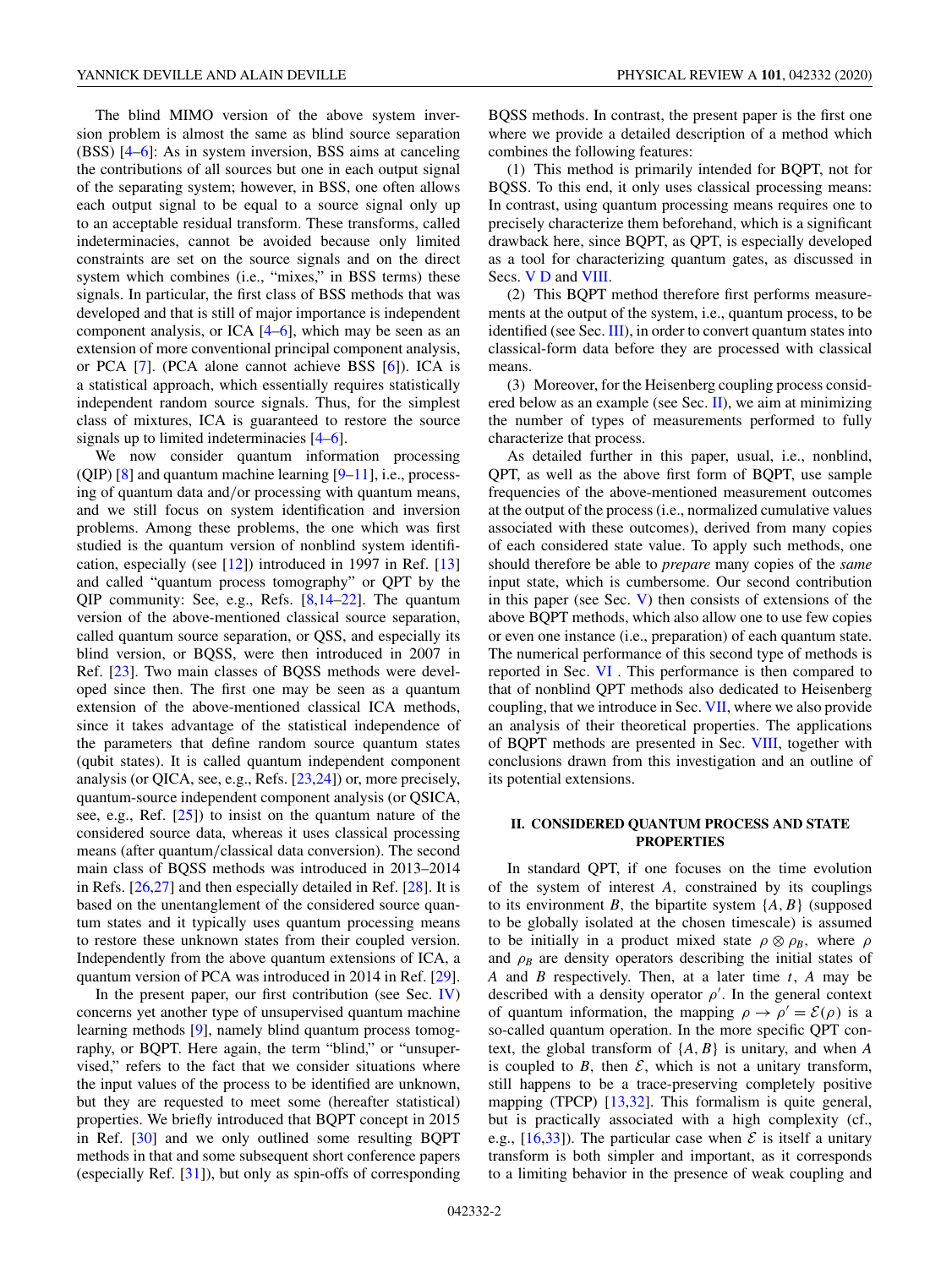because quantum logic gates, which play a major role in the development of quantum computers, have to implement at least nearly unitary mappings [14]. In this paper, we address such a class of unitary transforms  $\mathcal{E}$ , by considering a device composed of two distinguishable qubits [28] implemented as electron spins 1/2, that are internally coupled according to the cylindrical-symmetry Heisenberg model, which is, e.g., relevant for spintronics applications [34,35]. We stress that this type of coupling is only used as a concrete example to show how to fully implement the proposed general concepts in a relevant case, but that these concepts and resulting practical BQPT algorithms may then be extended, e.g., to other classes of quantum processes and associated applications, as discussed at the end of Sec. VIII.

The symmetry axis of the Heisenberg model is here denoted as *Oz*. The considered spins are supposed to be placed in a magnetic field (also oriented along *Oz* and with a magnitude *B*) and thus coupled to it. Moreover, we assume an isotropic  $\overline{g}$  tensor, with principal value *g*. The time interval when these spins are considered is supposed to be short enough for their coupling with their environment to be negligible. In these conditions, the temporal evolution of the state of the device composed of these two spins is governed by the following Hamiltonian:

$$
H = Gs_{1z}B + Gs_{2z}B - 2J_{xy}(s_{1x}s_{2x} + s_{1y}s_{2y}) - 2J_{z}s_{1z}s_{2z}
$$
\n(1)

where

(1)  $G = g\mu_e$ , where  $\mu_e$  is the Bohr magneton, i.e.,  $\mu_e =$  $e\hbar/2m_e = 0.927 \times 10^{-23} J T^{-1}$  and  $\hbar$  is the reduced Planck constant,

(2)  $s_{ix}$ ,  $s_{iy}$ ,  $s_{iz}$ , with  $i \in \{1, 2\}$ , are the three components of the vector operator  $\vec{s_i}$  associated with spin *i* in a Cartesian frame, and

(3)  $J_{xy}$  and  $J_z$  are the principal values of the exchange tensor.

Among the above parameters, the value of *g* may be experimentally determined, and *B* can be measured. The values of  $J_{xy}$  and  $J_z$  are here assumed to be unknown.

We here suppose that each spin *i*, with  $i \in \{1, 2\}$ , is prepared, i.e., initialized, at a given time  $t_0$ , in the pure state

$$
|\psi_i(t_0)\rangle = \alpha_i| + \rangle + \beta_i| - \rangle \tag{2}
$$

where  $|+\rangle$  and  $|-\rangle$  are eigenkets of  $s_{iz}$ , for the eigenvalues 1/2 and −1/2 respectively. We will further use the polar representation of the qubit parameters  $\alpha_i$  and  $\beta_i$ , which reads

$$
\alpha_i = r_i e^{i\theta_i} \quad \beta_i = q_i e^{i\phi_i} \quad i \in \{1, 2\}
$$
 (3)

where the first notation *i* in the exponentials is the imaginary unit, and with  $0 \leq r_i \leq 1$  and

$$
q_i = \sqrt{1 - r_i^2} \quad i \in \{1, 2\} \tag{4}
$$

because each spin state  $|\psi_i(t_0)\rangle$  has unit norm. Moreover, for each couple of phase parameters  $\theta_i$  and  $\phi_i$ , only their difference has a physical meaning. After they have been prepared, these spins are coupled according to the above-defined model for  $t \geq t_0$ .

Hereafter, we consider the state of the overall system composed of these two distinguishable spins. At time  $t_0$ , this

state is equal to the tensor product of the states of both spins defined in (2). It therefore reads

$$
|\psi(t_0)\rangle = |\psi_1(t_0)\rangle \otimes |\psi_2(t_0)\rangle \tag{5}
$$

 $= \alpha_1 \alpha_2 + + \rangle + \alpha_1 \beta_2 + - \rangle$ 

$$
+\beta_1\alpha_2| - +\rangle + \beta_1\beta_2| - -\rangle \tag{6}
$$

in the four-dimensional basis  $B_+ = \{ | + + \rangle, | + - \rangle,$  $| - + \rangle, | - - \rangle.$ 

The state of this two-spin system then evolves with time. Its value  $|\psi(t)\rangle$  at any subsequent time *t* may be derived from its above-defined Hamiltonian. It is defined [24] by

$$
C_{+}(t) = MC_{+}(t_0)
$$
 (7)

where  $C_+(t_0)$  and  $C_+(t)$  are the column vectors of components of  $|\psi(t_0)\rangle$  and  $|\psi(t)\rangle$ , respectively, in basis  $\mathcal{B}_+$ . For instance, as shown by  $(6)$ ,

$$
C_{+}(t_{0}) = [\alpha_{1}\alpha_{2}, \alpha_{1}\beta_{2}, \beta_{1}\alpha_{2}, \beta_{1}\beta_{2}]^{T}
$$
 (8)

where  $^T$  stands for transpose. Moreover, the matrix  $M$  of (7), which defines the transform applied to  $|\psi(t_0)\rangle$ , reads

$$
M = QDQ^{-1} = QDQ \tag{9}
$$

with

$$
Q = Q^{-1} = \begin{bmatrix} 1 & 0 & 0 & 0 \\ 0 & \frac{1}{\sqrt{2}} & \frac{1}{\sqrt{2}} & 0 \\ 0 & \frac{1}{\sqrt{2}} & -\frac{1}{\sqrt{2}} & 0 \\ 0 & 0 & 0 & 1 \end{bmatrix}
$$
 (10)

and *D* equal to

$$
\begin{bmatrix} e^{-i\omega_{1,1}(t-t_0)} & 0 & 0 & 0 \ 0 & e^{-i\omega_{1,0}(t-t_0)} & 0 & 0 \ 0 & 0 & e^{-i\omega_{0,0}(t-t_0)} & 0 \ 0 & 0 & 0 & e^{-i\omega_{1,-1}(t-t_0)} \ 0 & 0 & 0 & e^{-i\omega_{1,-1}(t-t_0)} \end{bmatrix}.
$$
\n(11)

The four real (angular) frequencies  $\omega_{1,1}$  to  $\omega_{1,-1}$  in (11) depend on the physical setup. In Ref. [24], it was shown that they read

$$
\omega_{1,1} = \frac{1}{\hbar} \bigg[ GB - \frac{J_z}{2} \bigg], \quad \omega_{1,0} = \frac{1}{\hbar} \bigg[ -J_{xy} + \frac{J_z}{2} \bigg], \quad (12)
$$

$$
\omega_{0,0} = \frac{1}{\hbar} \bigg[ J_{xy} + \frac{J_z}{2} \bigg], \quad \omega_{1,-1} = \frac{1}{\hbar} \bigg[ -GB - \frac{J_z}{2} \bigg]. \tag{13}
$$

Since the values of the parameters  $J_{xy}$  and  $J_z$  of the Hamiltonian of (1) are presently unknown, the values of the parameters  $\omega_{1,1}$  to  $\omega_{1,-1}$  of the quantum process involved in (7) are also unknown.

In this paper, we address the (B)QPT problem; i.e., we aim at estimating the matrix *M* involved in (7), which defines the considered quantum process. Moreover, we estimate it in a blind, i.e., unsupervised, way, that is,

(1) by using values of the output state  $|\psi(t)\rangle$  of this process,

(2) without using or knowing values of its input state  $|\psi(t_0)\rangle$ ,

(3) but by knowing and exploiting some properties of these states  $|\psi(t_0)\rangle$ . In this paper, these requested properties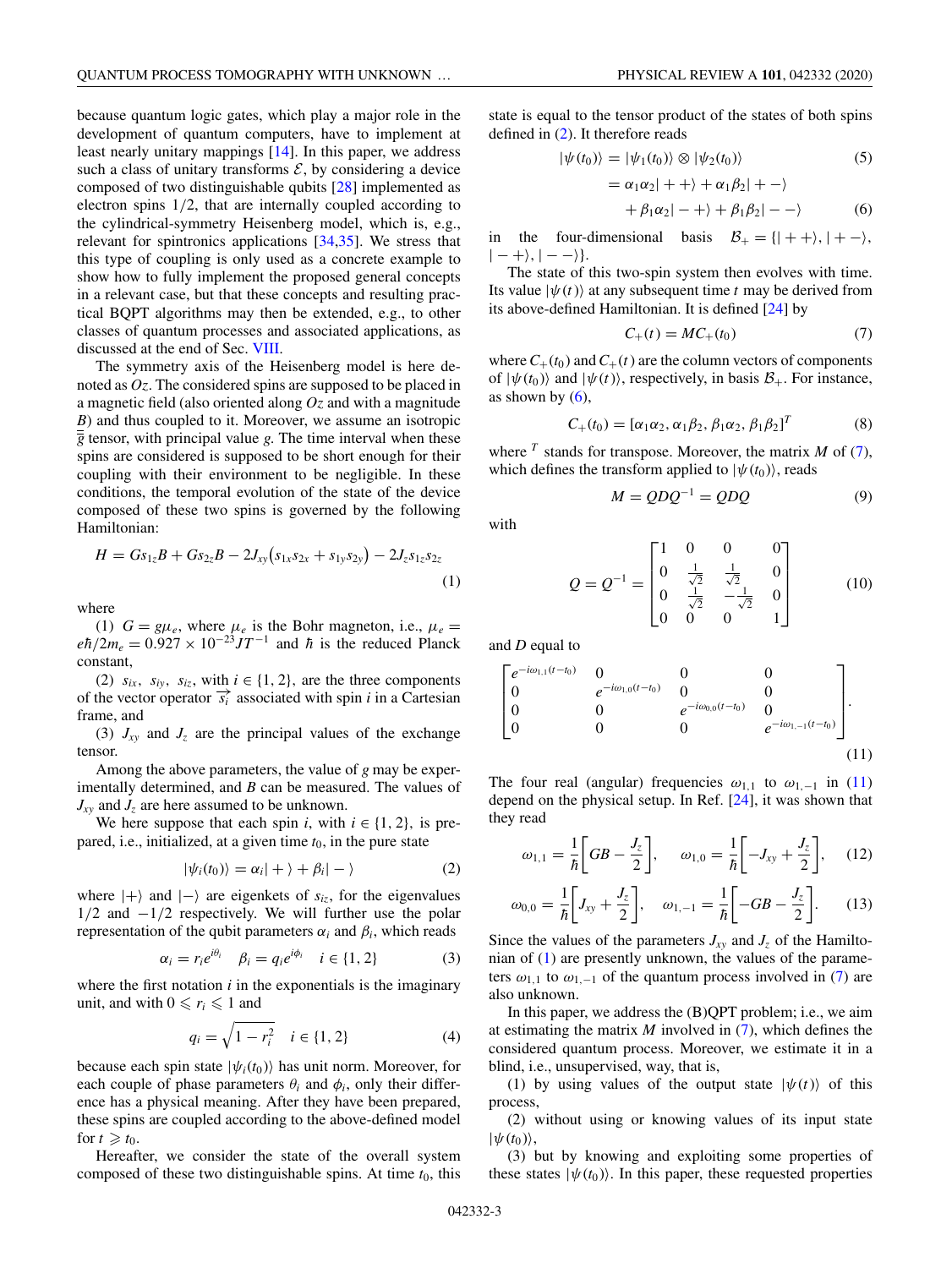are as follows. The states  $|\psi(t_0)\rangle$  are required to be unentangled [as shown by  $(5)$ ]. Besides, the proposed BQPT methods are statistical approaches and the six parameters  $r_i$ ,  $\theta_i$ , and  $\phi_i$ , with  $i \in \{1, 2\}$ , defined in (3) are constrained to have properties that are similar to those requested in the above-mentioned QSICA methods: (i) these parameters are random valued, so that we here consider random pure quantum states  $|\psi_i(t_0)\rangle$ (see Ref. [36] for more details) and (ii) some combinations of the random variables (RVs)  $r_i$ ,  $\theta_i$ , and  $\phi_i$  are statistically independent and have a few known statistical features, as detailed further in this paper.

As explained in Sec. I, the considered BQPT task is performed by using only classical-form processing means. To this end, the available quantum-form data, namely the output states  $|\psi(t)\rangle$ , are first converted into classical-form data, by means of measurements, as described hereafter.

## **III. MEASUREMENTS FOR PROCESS OUTPUTS**

The first type of proposed BQPT approaches uses a set of copies of each output state  $|\psi(t)\rangle$ . For each copy, it measures the components of the considered two spins along the abovedefined *Oz* direction. The result of each such measurement has four possible values, that is,  $(+\frac{1}{2}, +\frac{1}{2})$ ,  $(+\frac{1}{2}, -\frac{1}{2})$ ,  $(-\frac{1}{2}, +\frac{1}{2})$ or  $\left(-\frac{1}{2}, -\frac{1}{2}\right)$  in normalized units (see Appendix A 1). Their probabilities are respectively denoted as  $p_{1zz}$  to  $p_{4zz}$  hereafter. Using the polar representation  $(3)$ , these probabilities read [24,25]

$$
p_{1zz} = r_1^2 r_2^2, \tag{14}
$$

$$
p_{2zz} = r_1^2 (1 - r_2^2)(1 - v^2) + (1 - r_1^2) r_2^2 v^2
$$

$$
-2r_1 r_2 \sqrt{1 - r_1^2} \sqrt{1 - r_2^2} \sqrt{1 - v^2} v \sin \Delta_I, \quad (15)
$$

$$
p_{4zz} = (1 - r_1^2)(1 - r_2^2), \tag{16}
$$

with

$$
\Delta_I = (\phi_2 - \theta_2) - (\phi_1 - \theta_1), \tag{17}
$$

$$
\Delta_E = -\frac{J_{xy}(t - t_0)}{\hbar},\tag{18}
$$

$$
v = \text{sgn}(\cos \Delta_E) \sin \Delta_E. \tag{19}
$$

Probability  $p_{3zz}$  is not considered hereafter because the sum of  $p_{1zz}$  to  $p_{4zz}$  is equal to 1.

In practice, for each value of state  $|\psi(t)\rangle$ , estimates of probabilities  $p_{1zz}$  to  $p_{4zz}$  are derived, typically as the sample frequencies of the associated measurement outcomes obtained for all copies of  $|\psi(t)\rangle$  (see, e.g., Refs. [13,15,24,25]).

Similarly, these BQPT approaches use another set of copies of each output state  $|\psi(t)\rangle$ , by measuring the two spin components along an axis *Ox* which is orthogonal to *Oz*. These measurements yield the same four possible outcomes as above, but with different probabilities, which are denoted as  $p_{1xx}$  to  $p_{4xx}$ hereafter. As shown in Ref. [37], these probabilities have the following properties:

$$
p_{1xx} - p_{4xx} = R_{14}w_1 - I_{14}w_2 \tag{20}
$$

where

$$
R_{14} = r_1^2 r_2 \sqrt{1 - r_2^2} \cos(\phi_2 - \theta_2)
$$
  
+  $r_2^2 r_1 \sqrt{1 - r_1^2} \cos(\phi_1 - \theta_1)$   
+  $(1 - r_1^2) r_2 \sqrt{1 - r_2^2} \cos(\phi_2 - \theta_2 - \Delta \Phi_{1,-1})$   
+  $(1 - r_2^2) r_1 \sqrt{1 - r_1^2} \cos(\phi_1 - \theta_1 - \Delta \Phi_{1,-1})$ , (21)  

$$
I_{14} = -r_1^2 r_2 \sqrt{1 - r_2^2} \sin(\phi_2 - \theta_2)
$$

$$
-r_2^2 r_1 \sqrt{1 - r_1^2 \sin(\phi_1 - \theta_1)}
$$
  
+  $(1 - r_1^2) r_2 \sqrt{1 - r_2^2 \sin(\phi_2 - \theta_2 - \Delta \Phi_{1,-1})}$   
+  $(1 - r_2^2) r_1 \sqrt{1 - r_1^2 \sin(\phi_1 - \theta_1 - \Delta \Phi_{1,-1})}$ , (22)

$$
w_1 = \cos \Delta \Phi_{1,0},\tag{23}
$$

$$
w_2 = \sin \Delta \Phi_{1,0},\tag{24}
$$

$$
\Delta \Phi_{1,-1} = -\frac{2GB(t - t_0)}{\hbar}, \tag{25}
$$

$$
\Delta \Phi_{1,0} = \frac{(t - t_0)}{\hbar} (-J_{xy} + J_z - GB). \tag{26}
$$

The value of  $\Delta \Phi_{1,-1}$  in (25) is known, since it can be derived from the above-defined known quantities. Moreover,

$$
p_{1xx} + p_{4xx} = \frac{1}{2} + r_1 r_2 \sqrt{1 - r_1^2} \sqrt{1 - r_2^2} [\cos \Delta_I + \cos((\phi_1 - \theta_1) + (\phi_2 - \theta_2) - \Delta \Phi_{1,-1})].
$$
\n(27)

The BQPT methods proposed in this paper therefore consist of two major steps. The first step aims at estimating the unknown values of the parameters  $v, w_1$ , and  $w_2$  of the mappings from the parameters  $r_i$ ,  $\theta_i$ , and  $\phi_i$  of the initial qubit states  $|\psi(t_0)\rangle$  to the probabilities of measurement outcomes, namely  $p_{jzz}$  and  $p_{jxx}$ , with  $j = 1$  to 4, or their combinations. The second step then uses the estimated values of  $v, w_1$ , and *w*<sup>2</sup> to derive an estimate of matrix *D* of (9) and hence of the complete matrix  $M$  of  $(9)$ , which defines the considered process. We now proceed to the description of these methods.

#### **IV. MULTIPLE-PREPARATION BLIND QPT METHODS**

We first consider the estimation of parameter *v*. This is achieved by exploiting (15). If we were developing a conventional, i.e., nonblind, QPT method, we would use one or several instances of Eq. (15), and each of these instances would involve (i) known values of the input parameters  $r_i$ ,  $\theta_i$ ,  $\phi_i$ , and hence  $\Delta_I$  of  $|\psi(t_0)\rangle$  and (ii) an estimate of the set of output probabilities  $p_{izz}$ , derived from a set of copies of  $|\psi(t)\rangle$ (such methods are presented in addition in Sec VII). This approach is constraining because it requires one to *precisely* prepare each state *value*  $|\psi_i(t_0)\rangle$  (for state preparation and associated errors, see, e.g., Ref. [13]); otherwise the errors in  $r_i$  and  $\Delta_I$  yield errors in the estimated value of *v*.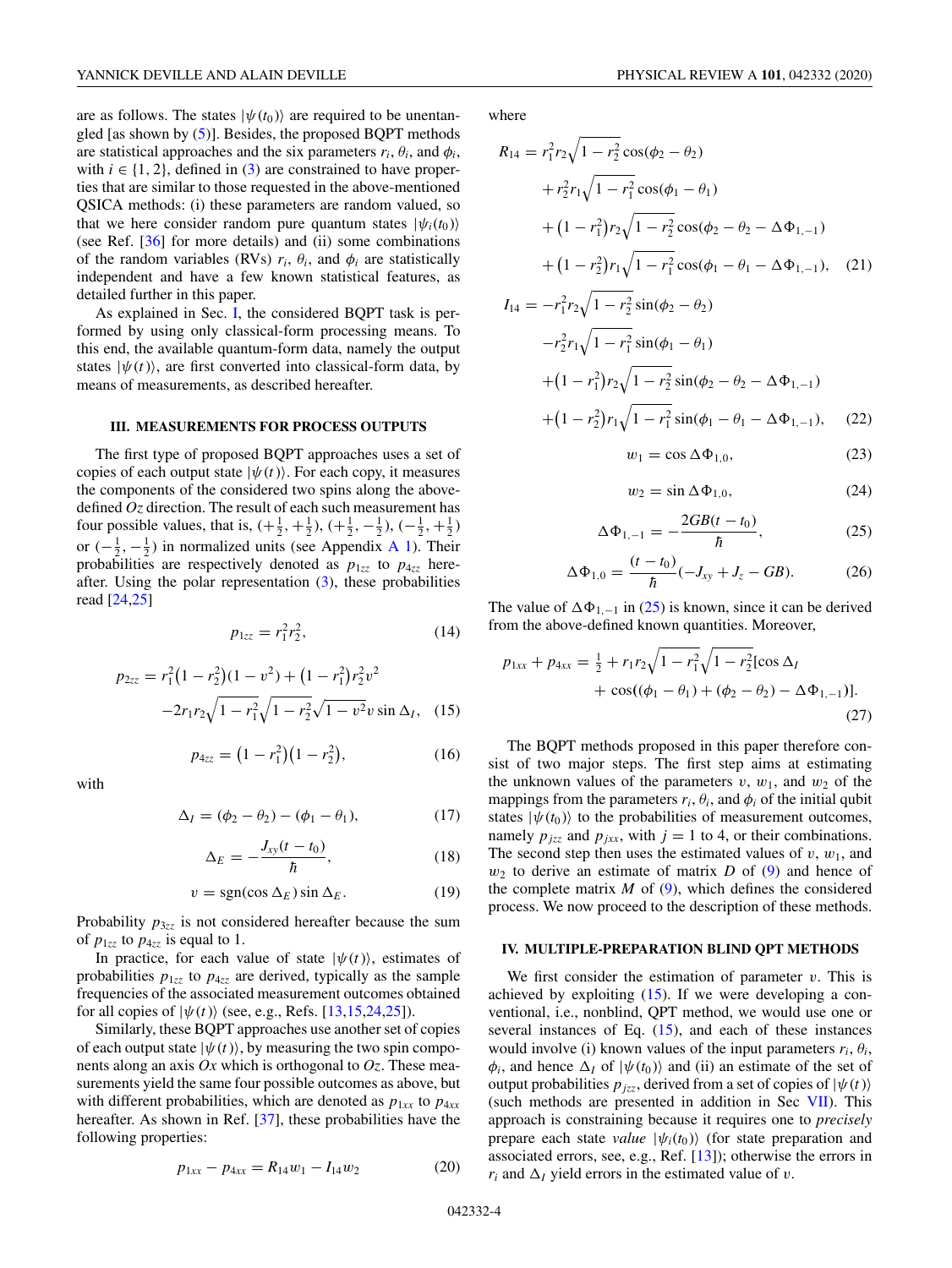The above drawback is avoided by our BQPT methods. Following the above-defined terminology, these methods are blind in the sense that they estimate *v* by using only a set of estimated values of output probabilities  $p_{jzz}$ , without knowing the values of the input parameters  $r_i$ ,  $\theta_i$ ,  $\phi_i$ , and hence  $\Delta_I$ , but requesting them to have some known properties. More precisely, we here consider statistical methods, which operate with a set of random states  $|\psi_i(t_0)\rangle$  and which thus only set constraints on some of the *statistical parameters* of (combinations of)  $r_i$ ,  $\theta_i$ ,  $\phi_i$ , not on their *individual values* for each state  $|\psi_i(t_0)\rangle$ . In particular, the versions of these BQPT methods considered in this paper use only the first-order mean statistics of the available quantities  $p_{jzz}$ , i.e., their expectations  $E\{p_{jzz}\}.$ When assuming  $r_1$ ,  $r_2$ , and  $\Delta_l$  to be statistically independent RVs,  $(15)$  yields

$$
E\{p_{2zz}\} = E\{r_1^2\}(1 - E\{r_2^2\})(1 - v^2) + (1 - E\{r_1^2\})E\{r_2^2\}v^2
$$

$$
-2E\{r_1\sqrt{1 - r_1^2}\}E\{r_2\sqrt{1 - r_2^2}\}\sqrt{1 - v^2}v
$$

$$
\times E\{\sin \Delta_I\}.
$$
(28)

In this equation,  $E\{p_{2zz}\}\$ is known: In practice, it is estimated as the sample mean of the estimates of all values of  $p_{2zz}$ , themselves typically estimated with sample frequencies, as explained above. Besides, as detailed, e.g., in Refs. [24,25] for BQSS methods intended for the Heisenberg coupling model, setting the constraint

$$
0 < r_1 < \frac{1}{2} < r_2 < 1 \tag{29}
$$

allows one to derive  $r_1$  and  $r_2$  from (14) and (16) without any ambiguity, for each unknown state  $|\psi(t_0)\rangle$ . This yields

$$
r_i = \left\{ \frac{1}{2} \left[ (1 + p_{1zz} - p_{4zz}) + \epsilon_i \sqrt{(1 + p_{1zz} - p_{4zz})^2 - 4p_{1zz}} \right] \right\}^{1/2}
$$
  

$$
i \in \{1, 2\}
$$
 (30)

with  $\epsilon_1 = -1$  and  $\epsilon_2 = 1$ . Taking the sample mean of any function of  $r_i$  defined by  $(30)$  then yields estimates of all statistics of *ri* involved in (28). Finally, we only set the following constraint on one statistical parameter of the used values of  $\theta_i$  and  $\phi_i$ , again without having to know their individual values. We request the states  $|\psi(t_0)\rangle$  to be prepared with a procedure such that the value of  $E\{\sin \Delta_l\}$  is known. With these constraints on input state statistics, the only unknown in (28) is *v*. By solving this type of equations, this BQPT method then yields the desired estimate of *v*. In particular, a simple case consists of using  $E\{\sin \Delta I\} = 0$  (which may, e.g., be achieved by preparing the two spins with states such that  $(\phi_1 - \theta_1)$  and  $(\phi_2 - \theta_2)$  are statistically independent and have the same statistics): Then, (28) straightforwardly yields

$$
v^{2} = \frac{E\{p_{2zz}\} - E\{r_{1}^{2}\}\left(1 - E\{r_{2}^{2}\}\right)}{E\{r_{2}^{2}\} - E\{r_{1}^{2}\}}.
$$
 (31)

In some configurations, the sign of  $v$  is known  $[24,25]$ , so that the value of  $v$  may be derived from  $(31)$ . Otherwise, it may be derived from another instance of  $(28)$ , using data that yield another value of  $E\{\sin \Delta_l\}$ : Details about how to solve this sign indeterminacy and how to also estimate parameters *w*<sup>1</sup> and *w*<sup>2</sup> are provided below for an improved version of our methods. Indeed, the above version of BQPT is attractive because it does not require each value of  $|\psi(t_0)\rangle$  to be known,

but it still yields a limitation: It requires one to be able to prepare the *same* value  $|\psi(t_0)\rangle$  a large number of times, to derive an associated frequency-based estimate of each set of probabilities  $p_{jzz}$ . This still requires some control of the input states of the process that we would like to avoid in order to simplify the practical operation of BQPT methods and to make them "blinder." We hereafter show how to avoid this preparation of many copies of each state  $|\psi(t_0)\rangle$ .

## **V. SINGLE-PREPARATION BLIND QPT METHODS**

## **A. Single-preparation QIP**

As a second contribution in this paper, we now extend (B)QPT methods so that they can operate with a few copies or even a single instance of each considered input state  $|\psi(t_0)\rangle$ . For nonblind methods as defined above, this does not seem to be possible, because they need many copies of each state  $|\psi(t_0)\rangle$  and associated outcomes of measurements performed for each state  $|\psi(t)\rangle$ , in order to derive a frequency-based estimate of each set of probabilities  $p_{jzz}$  (this is illustrated by the methods presented in Sec VII). In contrast, our blind versions of QPT can be extended so as to reach this goal, because they only need one to estimate *expectations* of these (now random) probabilities  $p_{jzz}$ , i.e.,  $E\{p_{jzz}\}\)$ , not each of their individual values  $p_{jzz}$  for each state  $|\psi(t_0)\rangle$ . In the short conference paper [38], we very recently introduced a general QIP framework (i.e., not restricted to BQPT) for estimating expectations  $E\{p_i\}$  of probabilities  $p_j$  of outcomes of general types of quantum measurements. Its principle is summarized hereafter, whereas its detailed description and properties are provided in Appendix A.

For each expectation  $E\{p_j\}$  of a random probability  $p_j$  to be estimated, as discussed above, in practice the expectation operator *E*{.} is replaced by a sample mean, i.e., by a *sum* (of values, moreover normalized). Similarly, each probability *pj* is replaced by a sample frequency, i.e., by a *sum* [of 1 and 0, depending whether the considered event occurs or not for each trial defined by a preparation of the initial quantum states (2) and by an associated measurement of the considered spin component, for each of the two spins; this summation is here again followed by a normalization, by the total number of trials].  $E\{p_i\}$  is therefore estimated by a (normalized) "sum of sums," which may then be reinterpreted as a single global sum, and what primarily matters is the total number of preparations of initial quantum states (2) involved in that global sum, whereas the number of preparations for each state value (2) may be decreased, down to 1, as confirmed by simulations in Sec. VI (which also justifies why even better performance is obtained when decreasing the number of preparations per state for a given total number of preparations, i.e., while increasing accordingly the considered number of different states). The corresponding BQPT methods are therefore called single-preparation BQPT methods. It should be clear that they can be freely used with either one instance or several (e.g., many) copies per state; i.e., the above terminology means that these methods *allow* one to use a single instance of each state. On the contrary, our so-called multiplepreparation BQPT methods *force* one to use many state copies to achieve good performance.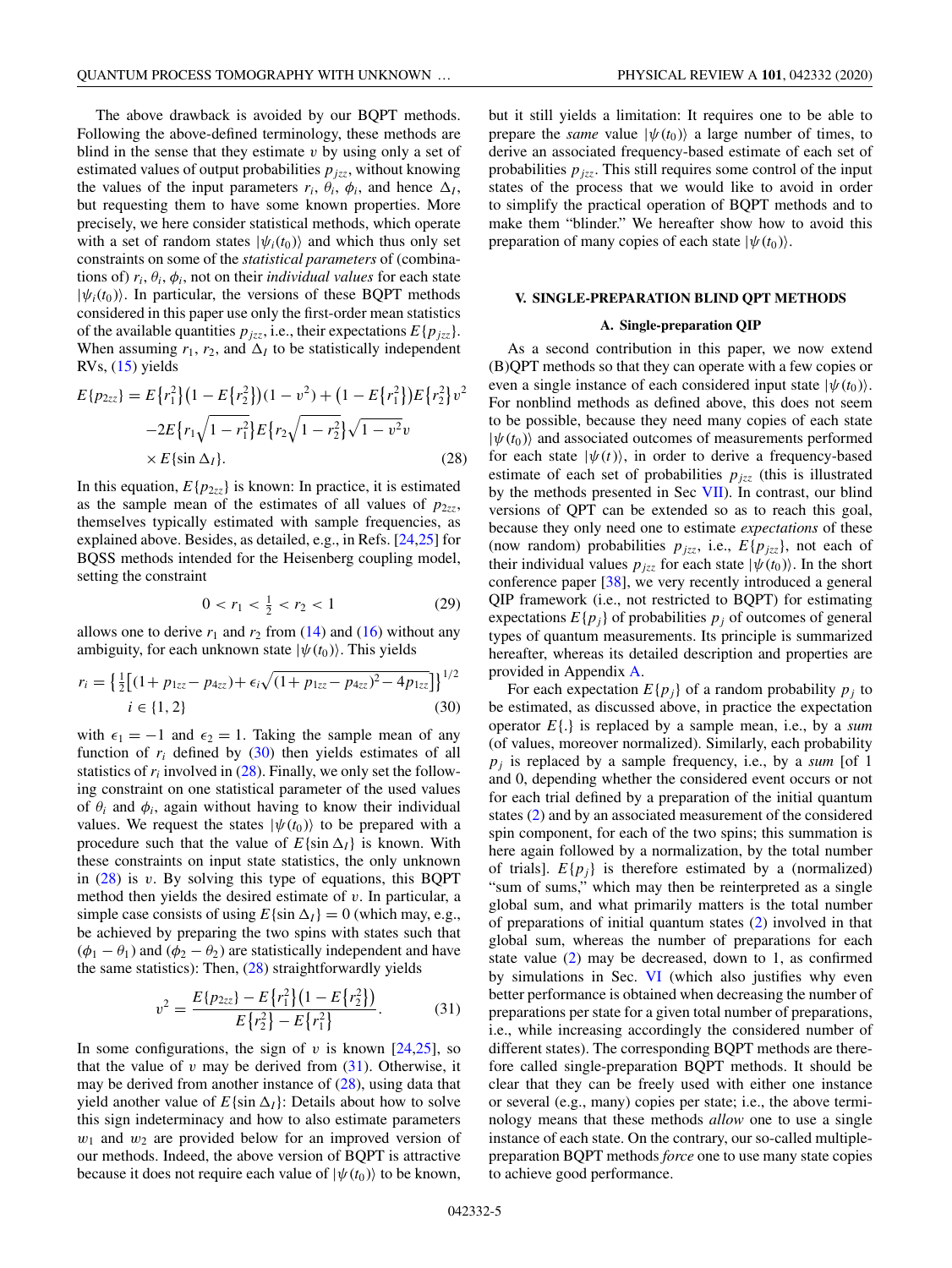#### **B. Estimating the parameter of** *Oz* **measurements**

We here aim at using the single-preparation approach of Sec. V A to estimate the parameter *v* involved in the probabilities  $p_{jzz}$ . We hereafter again take advantage of (28), and especially of its version  $(31)$ , derived in Sec. IV for our multiple-preparation BQPT method. However, these expressions involve  $E\{r_1^2\}$  and  $E\{r_2^2\}$  which, unlike in Sec. IV, cannot here be estimated by using the expectation of the square of (30) because this involves expectations of *nonlinear combinations* of the above probabilities  $p_{1zz}$  to  $p_{4zz}$ , whereas we here aim at developing a *single-preparation* algorithm, for which Sec. V A only defined how to estimate the expectations of  $p_{1zz}$  to  $p_{4zz}$  themselves. We here solve this problem by using a modified approach, where we first take the expectation of  $(14)$  and  $(16)$ , again for statistically independent RVs  $r_1$  and *r*2. This yields

$$
E\{p_{1zz}\} = E\{r_1^2\}E\{r_2^2\},\tag{32}
$$

$$
E\{p_{4zz}\} = (1 - E\{r_1^2\})(1 - E\{r_2^2\}).
$$
 (33)

These equations involve only the unknowns of interest,  $E\{r_1^2\}$ and  $E\{r_2^2\}$ . Again setting the constraint (29), they yield the unique solution

$$
E\{r_i^2\} = \frac{1}{2}[(1 + E\{p_{1zz}\} - E\{p_{4zz}\})
$$
  
+  $\epsilon_i\sqrt{(1 + E\{p_{1zz}\} - E\{p_{4zz}\})^2 - 4E\{p_{1zz}\}]}$   
 $i \in \{1, 2\}$  (34)

again with  $\epsilon_1 = -1$  and  $\epsilon_2 = 1$ . If the sign of *v* is known, the value of  $v$  may thus be derived from  $(31)$ , therefore using data such that  $E\{\sin \Delta I\} = 0$ . Otherwise, (31) is first used to estimate  $v^2$ , which yields |v|, and the sign of v is then derived from another set of spin state preparations, now considering the case when  $E$ {sin  $\Delta$ <sub>I</sub>}  $\neq$  0. Equation (28) then yields

$$
v = \frac{E\{r_1^2\}(1 - E\{r_2^2\}) + (E\{r_2^2\} - E\{r_1^2\})v^2 - E\{p_{2zz}\}}{2E\{r_1\sqrt{1 - r_1^2}\}E\{r_2\sqrt{1 - r_2^2}\}\sqrt{1 - v^2}E\{\sin \Delta_I\}}.
$$
\n(35)

Taking the sign of this equation, where a factor is guaranteed to be positive, results in

$$
sgn(v) = sgn(E\{r_1^2\}(1 - E\{r_2^2\}) + (E\{r_2^2\} - E\{r_1^2\})v^2 - E\{p_{2zz}\})sgn(E\{\sin \Delta_I\}).
$$
\n(36)

For this second set of spin state preparations, (i) we do not request the *value* of  $E\{\sin \Delta I\}$  but only its *sign* to be known and (ii) the values of  $E\{r_1^2\}$ ,  $E\{r_2^2\}$  and  $E\{p_{2z\bar{z}}\}$  may again be estimated as explained above. Also using the above estimate of  $v^2$ , Eq. (36) then allows one to estimate the sign of *v*.

#### **C. Estimating the parameters of** *Ox* **measurements**

We then show how to estimate the parameters  $w_1$  and  $w_2$ of (20), using measurements of spin components along the *Ox* axis, in addition to the *Oz* axis, and the corresponding expectations  $E\{p_{jxx}\}\$  and  $E\{p_{jzz}\}\$ . Here again, we only constrain the statistical parameters of the RVs  $r_i$  and  $(\phi_i - \theta_i)$ , not their individual deterministic values, in order to be able to solve  $(20)$  with respect to  $w_1$  and  $w_2$ . More precisely, the

RVs  $r_1$ ,  $r_2$ ,  $(\phi_1 - \theta_1)$ , and  $(\phi_2 - \theta_2)$  are here constrained to be statistically independent. Besides,  $r_1$  and  $r_2$  are here requested to have the same statistics. Finally,  $(\phi_1 - \theta_1)$  and  $(\phi_2 - \theta_2)$ are here required to have the same statistics, moreover with the constraints

$$
E\{\sin(\phi_i - \theta_i)\} = 0 \quad i \in \{1, 2\},\tag{37}
$$

$$
E\{\cos(\phi_i - \theta_i)\} > 0 \quad i \in \{1, 2\},
$$
 (38)

which is, e.g., obtained with RVs  $(\phi_i - \theta_i)$  whose probability density functions are even and nonzero on  $[-\frac{\pi}{2}, \frac{\pi}{2}]$ . In that case,  $(14)$ ,  $(20)$ – $(22)$ , and  $(27)$  yield  $[39]$  (with the same statistics for  $i = 1$  and 2, due to the above constraints):

$$
E\{p_{1zz}\} = (E\{r_i^2\})^2,\tag{39}
$$

$$
E\{p_{1xx}\} - E\{p_{4xx}\} = E\{R_{14}\}w_1 - E\{I_{14}\}w_2, \qquad (40)
$$

$$
E\{R_{14}\} = E\{r_i\sqrt{1 - r_i^2}\}E\{\cos(\phi_i - \theta_i)\}\
$$
  
 
$$
\times 2[E\{r_i^2\}(1 - \cos\Delta\Phi_{1,-1}) + \cos\Delta\Phi_{1,-1}],
$$
 (41)

$$
E\{I_{14}\} = -E\{r_i\sqrt{1 - r_i^2}\}E\{\cos(\phi_i - \theta_i)\}\
$$
  
 
$$
\times 2(1 - E\{r_i^2\})\sin \Delta \Phi_{1,-1},
$$
 (42)

$$
E\{p_{1xx}\} + E\{p_{4xx}\} = \left[E\{r_i\sqrt{1 - r_i^2}\}E\{\cos(\phi_i - \theta_i)\}\right]^2
$$
  
×(1 + cos  $\Delta \Phi_{1,-1}$ ) +  $\frac{1}{2}$ . (43)

Once  $E\{p_{1zz}\}, E\{p_{1xx}\}\$  and  $E\{p_{4xx}\}\$  have been estimated as explained above, Eq. (39), with  $E\{r_i^2\} \geq 0$  due to  $r_i \geq 0$ , yields

$$
E\left\{r_i^2\right\} = \sqrt{E\{p_{1zz}\}}.\tag{44}
$$

Moreover,  $r_i \geqslant 0$ , (38) and (43) yield

$$
E\{r_i\sqrt{1-r_i^2}\}E\{\cos(\phi_i-\theta_i)\}=\left[\frac{E\{p_{1xx}\}+E\{p_{4xx}\}-\frac{1}{2}}{1+\cos\Delta\Phi_{1,-1}}\right]^{\frac{1}{2}}.\tag{45}
$$

Using  $(25)$ ,  $(44)$ , and  $(45)$ , Eqs.  $(41)$  and  $(42)$  then yield estimates of  $E\{R_{14}\}\$  and  $E\{I_{14}\}\$ . The only unknowns of (40) are then  $w_1$  and  $w_2$ . One could try and solve a single Eq. (40), by taking into account that  $w_1$  and  $w_2$  are the cosine and sine of the same angle [see  $(23)$  and  $(24)$ ]. However, the solutions of such an equation yield a problematic indeterminacy. This problem is avoided by creating *two* linearly independent Eq. (40), by using two sets of statistics for  $r_1$ ,  $r_2$ , ( $\phi_1 - \theta_1$ ), and  $(\phi_2 - \theta_2)$ . Solving these two equations yields  $w_1$  and  $w_2$ .

## **D. Estimating the quantum process**

We finally show how the estimates of the parameters  $v, w_1$ , and *w*<sup>2</sup> obtained above may be used to estimate the matrix *D* of  $(11)$  and hence the complete matrix *M* of  $(9)$ , which defines the considered process in the standard basis.

In a first method, we only consider a single value of the time interval  $(t - t_0)$  involved in (11), that we hereafter denote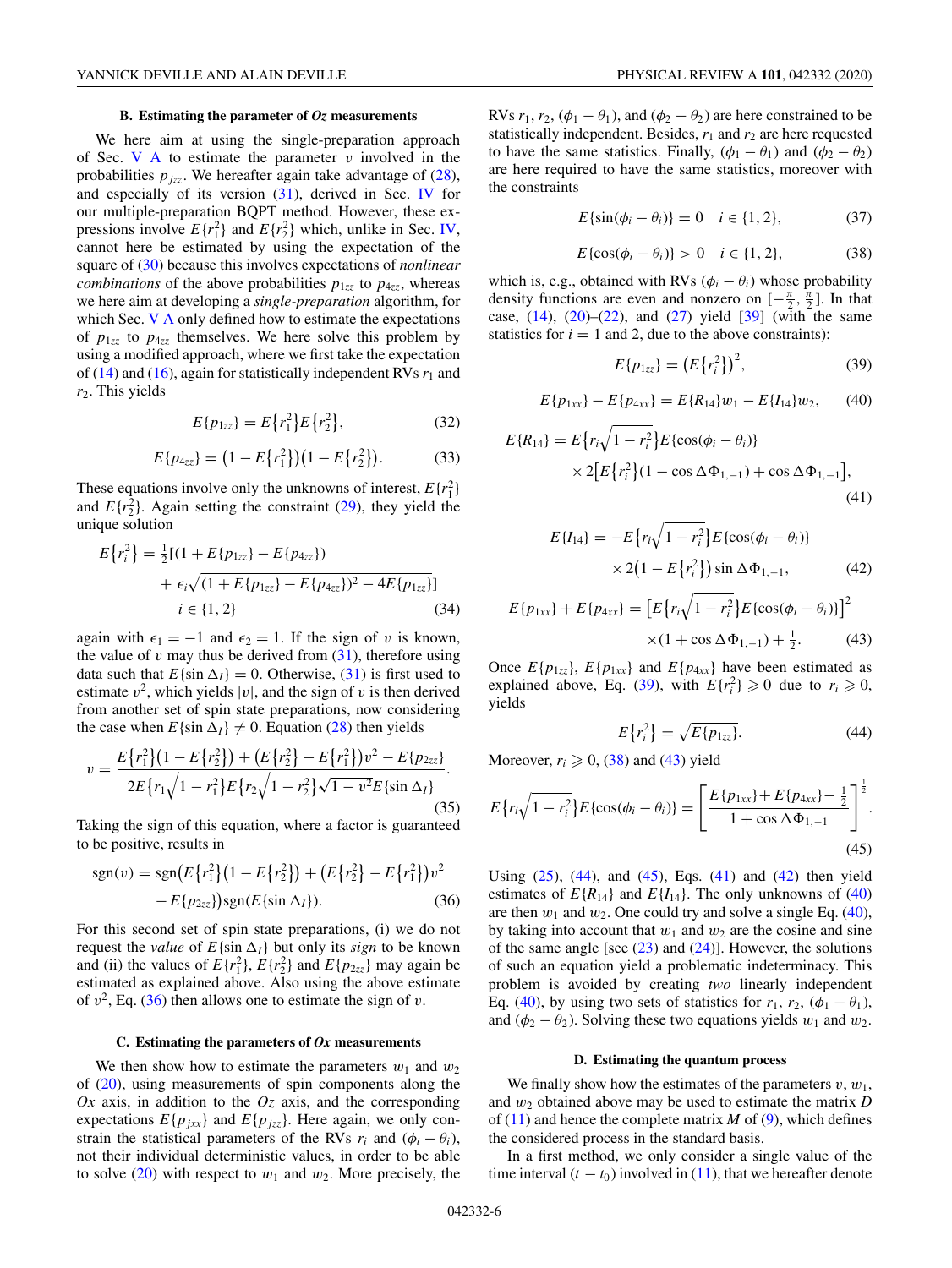$$
\frac{J_{xy}\tau_1}{\hbar} = -\Delta_{Ed} + k_{xy}\pi \tag{46}
$$

with

$$
\Delta_{Ed} = \arcsin(v) \tag{47}
$$

where  $\Delta_{Ed}$  is one determination associated with the actual value  $\Delta_E$ , i.e.,  $\Delta_{Ed}$  is equal to  $\Delta_E$  up to the additive constant  $-k_{xy}\pi$ , where  $k_{xy}$  is an integer. Similarly, (23), (24), and (26) may be inverted as

$$
\frac{J_z \tau_1}{\hbar} = \Delta \Phi_{1,0d} + 2k_z \pi + \frac{J_{xy} \tau_1}{\hbar} + \frac{GB \tau_1}{\hbar} \tag{48}
$$

with

$$
\Delta \Phi_{1,0d} = \text{sgn}(w_2) \arccos(w_1) \tag{49}
$$

where  $\Delta \Phi_{1,0d}$  is one determination associated with the actual value  $\Delta \Phi_{1,0}$ , i.e.,  $\Delta \Phi_{1,0d}$  is equal to  $\Delta \Phi_{1,0}$  up to the additive constant  $2k_z\pi$ , where  $k_z$  is an integer.

Equations  $(46)$ – $(49)$  define the expressions of the scaled *actual* principal values *Jxy* and *Jz* with respect to the *actual* values of  $v, w_1$ , and  $w_2$ . The latter values are unknown but, in practice, the procedure defined in Sec. V B yields an estimate  $\hat{v}$  of the value of *v* (for the considered value  $\tau_1$ ). From this, one may derive an estimate  $\widehat{\Delta}_{Ed}$  of  $\Delta_{Ed}$  by using  $\widehat{v}$  in (47). One would then like to derive an estimate  $J_{xy}$  of  $J_{xy}$  from (46). But one does not know the actual value  $k_{xy}$  involved in  $(46)$ in the fully blind case considered here, i.e., when no prior information is available about the value of  $J_{xy}$  (as opposed to the case when one at least knows in which range of values  $J_{xy}$  is situated, which defines the minimum and maximum possible values of *kxy*). In this blind method, one can then only select an arbitrary integer  $k_{xy}$  and derive the corresponding scaled "shifted estimate" of  $J_{xy}$  by using

$$
\frac{\widehat{J}_{xy}\tau_1}{\hbar} = -\widehat{\Delta}_{Ed} + \widehat{k}_{xy}\pi.
$$
 (50)

Similarly, the procedure defined in Sec. V C yields estimates  $\widehat{w}_1$  and  $\widehat{w}_2$  of the values of  $w_1$  and  $w_2$  (for the considered value  $\tau_1$ ). From this, one first derives an estimate  $\Delta \Phi_{1,0d}$  of  $\Delta \Phi_{1,0d}$ by using  $\hat{w}_1$  and  $\hat{w}_2$  in (49). Then, based on (48), one derives a scaled shifted estimate  $J_z$  of  $J_z$  by using

$$
\frac{\widehat{J}_z \tau_1}{\hbar} = \widehat{\Delta \Phi}_{1,0d} + 2\widehat{k}_z \pi + \frac{\widehat{J}_{xy} \tau_1}{\hbar} + \frac{GB \tau_1}{\hbar} \tag{51}
$$

where  $\widehat{k}_z$  is an arbitrarily selected integer. When neglecting estimation errors for *v*, *w*<sub>1</sub>, and *w*<sub>2</sub>, and hence for  $\Delta_{Ed}$ and  $\Delta \Phi_{1,0d}$ , and when taking the difference between (46) and  $(50)$ , then between  $(48)$  and  $(51)$ , one gets

$$
\frac{\tilde{J}_{xy}\tau_1}{\hbar} = \frac{J_{xy}\tau_1}{\hbar} + \Delta k_{xy}\pi, \qquad (52)
$$

$$
\frac{\widehat{J}_z \tau_1}{\hbar} = \frac{J_z \tau_1}{\hbar} + 2\Delta k_z \pi + \Delta k_{xy} \pi \tag{53}
$$

with

$$
\Delta k_{xy} = \widehat{k}_{xy} - k_{xy}, \tag{54}
$$

$$
\Delta k_z = \widehat{k}_z - k_z. \tag{55}
$$

The shifted estimates  $\frac{\bar{J}_{xy}\tau_1}{\hbar}$  and  $\frac{\bar{J}_{z}\tau_1}{\hbar}$  provided by this method are therefore equal to the quantities of interest, that is,  $\frac{J_{xy}\tau_1}{\hbar}$ 

and  $\frac{J_z \tau_1}{\hbar}$ , only up to the above neglected estimation errors and additive constants which are integer multiples of  $\pi$ . These constants are the "undeterminacies" of this method in the classical BSS sense, i.e., the undesired remaining differences between the above estimated and actual quantities, from the point of view of the quantities  $\frac{J_{xy}\tau_1}{\hbar}$  and  $\frac{J_z\tau_1}{\hbar}$ . They then yield the following indeterminacies from the point of view of the matrix  $M$  of the considered quantum process, which is eventually to be estimated. Using the above estimates  $\frac{J_{xy}\tau_1}{\hbar}$  and  $J_z \over h$ , one derives the associated estimate of the matrix *M* (i) by inserting these estimates, which may be expressed as (52) and  $(53)$ , into  $(11)$ – $(13)$ , which yields the corresponding estimate  $\overline{D}$  of  $\overline{D}$ , and (ii) finally by using (9) and (10) to derive the associated estimate of *M*. These calculations especially yield (taking into account that  $e^{i\Delta k_z 2\pi} = 1$  and  $e^{i\Delta k_{xy} 2\pi} = 1$ )

$$
\widehat{D} = e^{i(\Delta k_z \pi + \Delta k_{xy} \frac{\pi}{2})} D. \tag{56}
$$

The estimate  $\overline{D}$  provided by this first method is therefore equal to the actual matrix *D* up to the phase factor  $e^{i(\Delta k_z \pi + \Delta k_{xy} \frac{\pi}{2})}$ . More specifically, this factor is equal to 1 and thus disappears for part of the possible values of the integers  $\Delta k_z$  and  $\Delta k_{xy}$ , e.g., when  $\Delta k_z$  is a multiple of 2 and  $\Delta k_{xy}$ is a multiple of 4. This yields the same phenomenon for *M*. The general phase factor  $e^{i(\Delta k_z \pi + \Delta k_{xy} \frac{\pi}{2})}$  cannot be avoided with this method if no additional information is available. It is the only and quite weak indeterminacy of this BQPT method from the point of view of *D* and *M*. Moreover, we hereafter introduce an extended version of that method, which completely removes this indeterminacy by taking the typical applications of (B)QPT methods into account.

As discussed, e.g., in Refs. [8,16,17,19,20,22], QPT (and hence our blind extension) may especially be used as a major tool for characterizing the *actual* behavior of quantum gates, which are the building blocks of quantum computers. This characterization is typically performed in an "identification phase," taking place before the "computation phase" which uses these quantum processes and gates. Moreover, one may consider scenarios where these processes and gates are used in consistent but somewhat different conditions during the identification and computation phases. We hereafter propose such an approach for extending the above BQPT method so as to remove its indeterminacy. We do not claim that the Heisenberg coupling model considered in this paper could be used as a suitable process or gate for quantum computers: It is just used as an example hereafter, to illustrate a possible procedure for removing BQPT indeterminacies, thus then allowing the reader to extend this procedure to other gates or processes that could be of interest in other configurations.

The approach that we propose uses three values of the time interval  $(t - t_0)$  involved in (11) that we hereafter denote as  $\tau_1$ ,  $\tau_2$ , and  $\tau_3$ . The first step of the identification phase uses the time interval  $\tau_1$ , essentially to obtain an estimate of  $J_{xy}$  associated with this value  $\tau_1$ , that we hereafter denote as  $J_{xy}(\tau_1)$  for the sake of clarity. More precisely, this first step of the identification phase derives the shifted estimate  $\frac{\overline{J_{xy}(\tau_1)\tau_1}}{\hbar}$ in the same way as in the above first BQPT method, i.e.,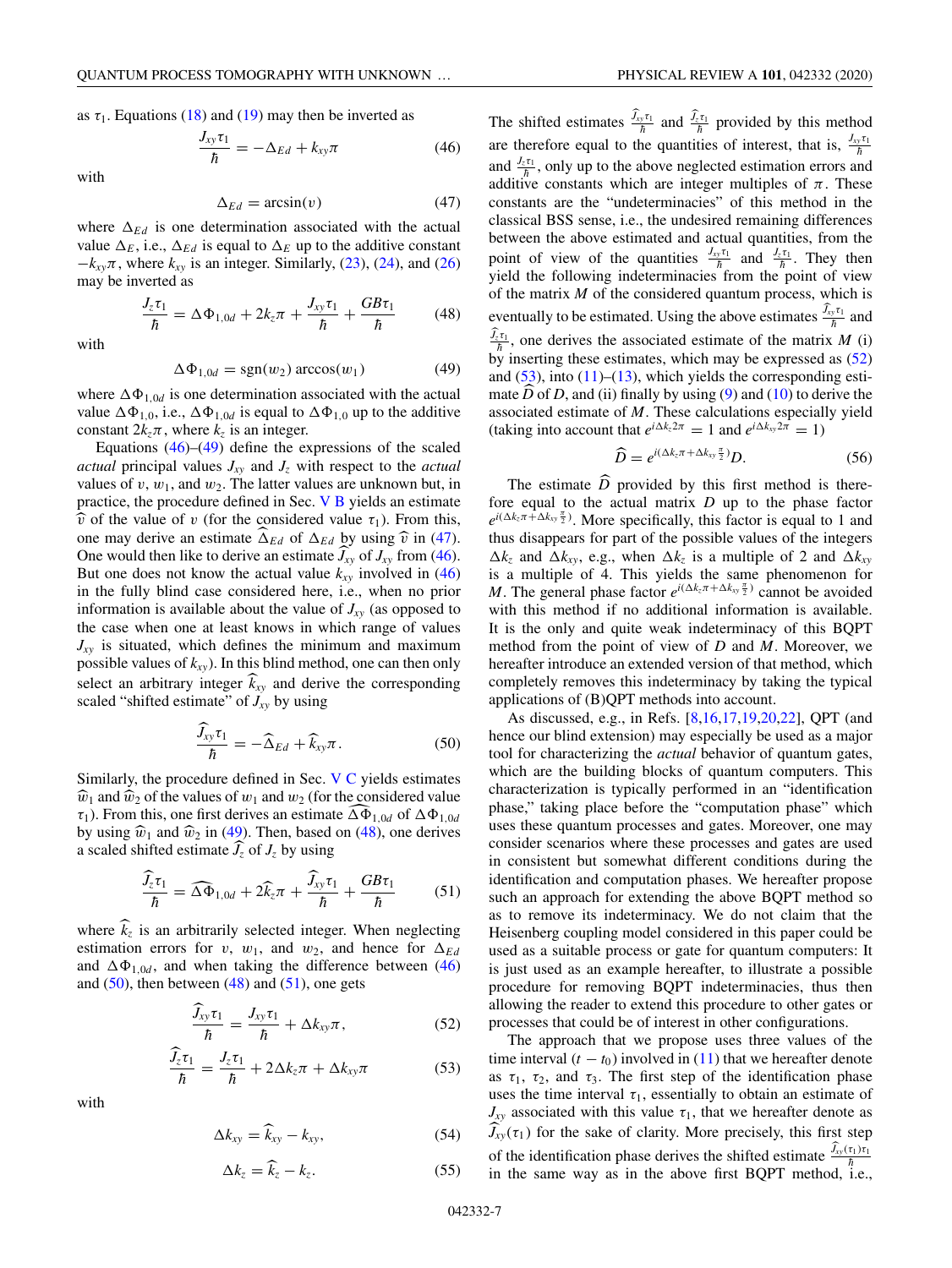using (50), with  $J_{xy}$  here replaced by  $J_{xy}(\tau_1)$ . Therefore, when neglecting estimation errors, this again yields (52), but with our modified notations, that is,

$$
\frac{\tilde{J}_{xy}(\tau_1)\tau_1}{\hbar} = \frac{J_{xy}\tau_1}{\hbar} + \Delta k_{xy}\pi.
$$
 (57)

The second step of the identification phase then uses the time interval  $\tau_2$ , with  $\tau_2 = 2\tau_1$  ( $\tau_2$  may instead be set to any other even multiple of  $\tau_1$ , but we keep the values of  $\tau_1$ ,  $\tau_2$ , and  $\tau_3$  as close as possible to one another, in order to minimize the differences in the conditions of operation in the two steps of the identification phase and in the computation phase). This second step of the identification phase essentially aims at obtaining an estimate of  $J_z$  associated with the value  $\tau_2$ , that we therefore hereafter denote as  $J_z(\tau_2)$ . More precisely, this second step derives the shifted estimate  $\frac{J_z(\tau_2)\tau_2}{h}$  in the same way as  $\frac{J_z \tau_1}{\hbar}$  in the above first BQPT method, except that this step is here performed with  $\tau_2$ , so that it uses (51) with  $\tau_1$  replaced by  $\tau_2$ , moreover taking into account that the term  $\frac{\tilde{J}_{xy}\tau_2}{\hbar}$  of this modified version of (51) is here obtained as being equal to the value  $\frac{J_{xy}(\tau_1)\tau_1}{\hbar}$  of this second BQPT method multiplied by 2. When neglecting estimation errors, taking the difference between the modified versions of  $(48)$  and  $(51)$ , and using  $(57)$ , Eq.  $(53)$  is thus replaced by

$$
\frac{\widehat{J}_z(\tau_2)\tau_2}{\hbar} = \frac{J_z\tau_2}{\hbar} + 2\Delta k_z \pi + 2\Delta k_{xy}\pi. \tag{58}
$$

The computation phase then involves the same type of quantum process (9)–(11), but with a time interval  $(t - t_0)$ , between input state preparation at time  $t_0$  and output state use at time *t*, which is set to  $\tau_3$ , with  $\tau_3 = 2\tau_2$  (again,  $\tau_3$  may instead be set to any other even multiple of  $\tau_2$ , but we keep the values of  $\tau_1$ ,  $\tau_2$ , and  $\tau_3$  as close as possible to one another). This computation phase should then be analyzed as follows. During that phase, the considered actual process is defined by (9)–(13), but with  $(t - t_0)$  replaced by  $\tau_3$ . From the point of view of that computation phase, the estimate of that actual process is obtained by replacing  $\frac{J_{xy}(t-t_0)}{\hbar}$  and  $\frac{J_z(t-t_0)}{\hbar}$  by  $\frac{\hat{J}_{xy}(t_1)\tau_3}{\hbar}$ and  $\frac{J_z(\tau_2)\tau_3}{\hbar}$  in (9)–(13), the latter estimates being derived as explained above by our extended BQPT method (up to the factors  $\tau_3/\tau_1$  and  $\tau_3/\tau_2$ ). These estimates have the properties defined by (57) and (58). Since  $\tau_3/\tau_1 = 4$  and  $\tau_3/\tau_2 = 2$ , this yields

$$
\frac{\widehat{J}_{xy}(\tau_1)\tau_3}{\hbar} = \frac{J_{xy}\tau_3}{\hbar} + 4\Delta k_{xy}\pi, \qquad (59)
$$

$$
\frac{\widehat{J}_z(\tau_2)\tau_3}{\hbar} = \frac{J_z\tau_3}{\hbar} + 4\Delta k_z \pi + 4\Delta k_{xy}\pi.
$$
 (60)

Comparing these expressions with  $(52)$  and  $(53)$  shows that this second BQPT method is equivalent to the first one presented in this section, except that, from the point of view of the computation phase, (i) it uses the time interval  $\tau_3$ and (ii)  $\Delta k_{xy}$  and  $\Delta k_z$  are respectively replaced by  $4\Delta k_{xy}$ and  $2\Delta k_z$ . The analysis provided above for the first method therefore also applies here when taking the above modifications into account. In particular, (56) also applies here, but its phase factor  $e^{i(\Delta k_z \pi + \Delta k_{xy} \frac{\pi}{2})}$  here becomes  $e^{i(2\Delta k_z \pi + 2\Delta k_{xy}\pi)}$ and is therefore always equal to one. In other words, this extended BQPT method is equivalent to forcing  $\Delta k_{xy}$  and  $\Delta k_z$  to be respectively equal to multiples of 4 and 2 from the point of view of the computation phase, which suppresses the indeterminacy that the first method has in that phase.

The above discussion first means that any value of  $\Delta k_{xy}$ and hence  $\widehat{k}_{xy}$  may be used during the identification phase of our extended BQPT method. From a practical point of view, the simplest implementation of this method therefore consists of selecting  $k_{xy} = 0$  in the modified version of (50), i.e., it consists of setting the estimate  $\frac{J_{xy}(\tau_1)\tau_1}{\hbar}$  to  $-\widehat{\Delta}_{Ed}$ . This estimate is then multiplied by  $\tau_3/\tau_1 = 4$  when considering it from the point of view of the computation phase. Similarly, during the identification phase one sets the estimate  $\frac{\overline{J_z(\tau_2)\tau_2}}{\hbar}$  by using (51), with  $\tau_1$  replaced by  $\tau_2$  and with  $k_z$  preferably set to 0 (and with  $\frac{J_{xy}\tau_2}{\hbar}$  obtained by multiplying the above estimate  $\frac{\partial f_x(\tau_1)\tau_1}{\partial h}$  by  $\tau_2/\tau_1 = 2$ ). This estimate  $\frac{\partial f_x(\tau_2)\tau_2}{\partial h}$  is then multiplied by  $\tau_3/\tau_2 = 2$  when considering it from the point of view of the computation phase. A summary of this extended BQPT method is provided as a pseudoalgorithm in Algorithm 1.

#### **VI. TEST RESULTS FOR BLIND QPT METHODS**

The physical implementation of qubits is an emerging topic which is beyond the scope of this paper. We therefore assessed the performance of the extended BQPT method proposed above by means of numerical tests performed with data derived from a software simulation of the considered configuration. Each elementary test consists of the following stages. We first create a set of *N* input states  $|\psi(t_0)\rangle$ . Each such state is obtained by randomly drawing its six parameters  $r_i$ ,  $\theta_i$ , and  $\phi_i$ , with  $i \in \{1, 2\}$ , and then using (3), (4), and (6) [the state (6) is defined by the above six parameters, but only the four parameters  $r_i$  and  $\phi_i - \theta_i$  have a physical meaning]. We then process the states  $|\psi(t_0)\rangle$  according to (7), with given values of the parameters of the matrix *M* which defines the quantum process to be identified. This yields the states  $|\psi(t)\rangle$ . More precisely, we eventually use simulated measurements of spin components associated with these states  $|\psi(t)\rangle$ . For measurements along the *Oz* axis, this means that we use the model  $(14)$ – $(16)$  with a given value of the mixing parameter *v*, corresponding to the above values of the parameters of the matrix *M*. For each of the *N* states  $|\psi(t_0)\rangle$ , corresponding to parameter values  $(r_1, r_2, \Delta_I)$ , Eqs. (14)–(16) thus yield the corresponding set of probability values  $(p_{1zz}, p_{2zz}, p_{4zz})$ , which are used as follows. We use *K* prepared copies of the considered state  $|\psi(t_0)\rangle$  to simulate *K* random-valued two-qubit spin component measurements along the *Oz* axis, drawn with the above probabilities  $(p_{1zz}, p_{2zz}, p_{4zz})$ . We then derive the sample frequencies of the results of these *K* measurements, which are estimates of  $p_{1zz}$ ,  $p_{2zz}$ , and  $p_{4zz}$ for the considered state  $|\psi(t_0)\rangle$  [see (A6)]. Then computing the averages of these *K*-preparation estimates over all *N* source vectors  $|\psi(t_0)\rangle$  yields (*NK*)-preparation estimates of probability expectations  $E\{p_{izz}\}\$  [see (A9)]. Spin component measurements for the *Ox* axis are handled similarly, thus yielding estimates of probability expectations  $E\{p_{jxx}\}\)$ . Both types of estimates of probability expectations are then used by our extended BQPT method, as explained in the previous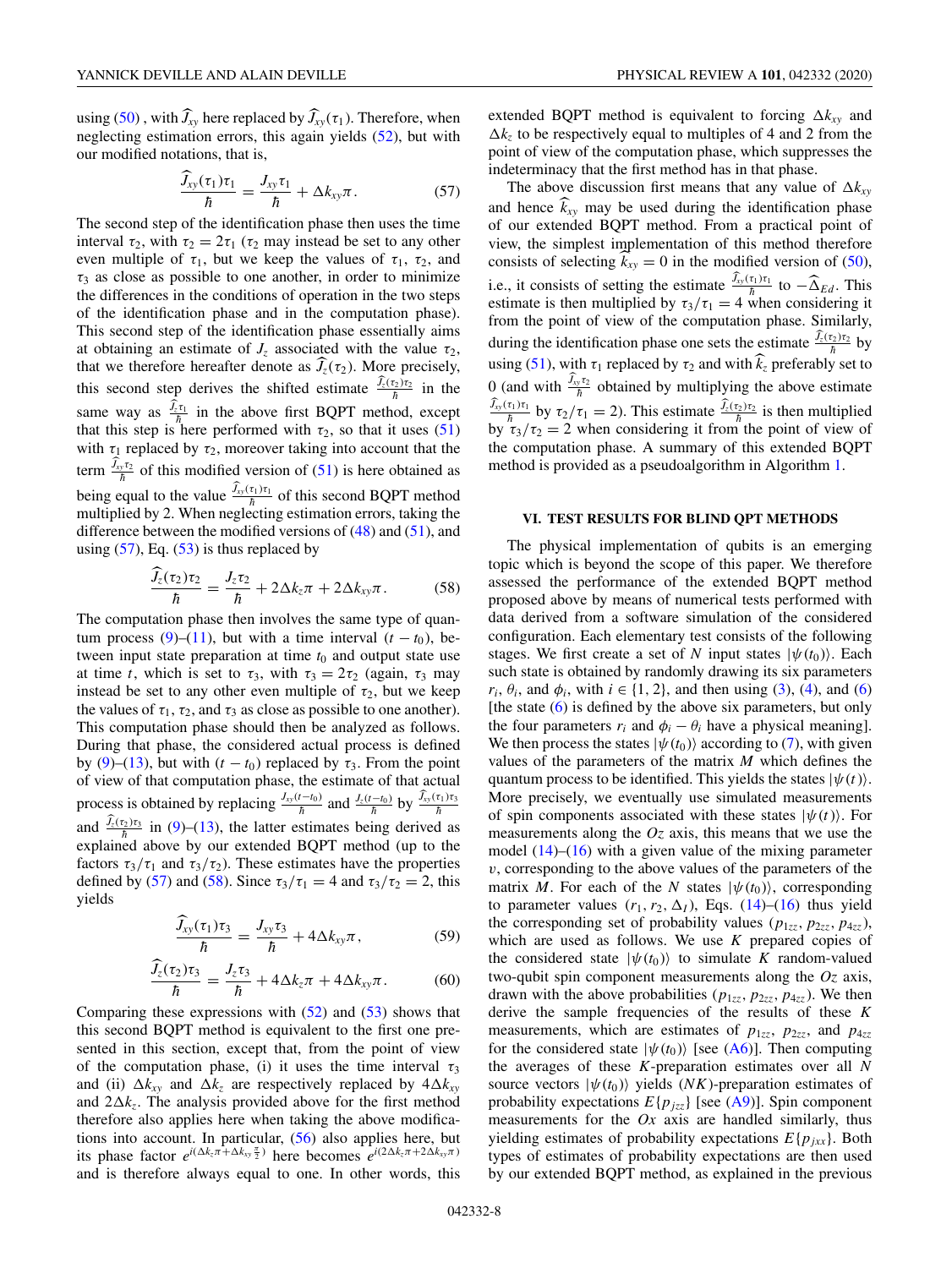**Algorithm 1.** Second single-preparation blind quantum proccess tomography method.

- **Input :** Outcomes of measurements of spin components along  $Oz$  and  $Ox$  axes associated with output process states  $|\psi(t)\rangle$ , when using single-preparation unknown-value input process states  $|\psi(t_0)\rangle$ .
- **Output:** An estimate of the quantum process matrix  $M$  involved in  $(7)$  (to be then used with the write-read time interval  $(t - t_0)$  set to  $\tau_3$  in the computation phase: see text).

## **begin**

/\* 1. Estimate parameter  $v$ , with write-read time interval  $(t - t_0)$  set to  $\tau_1$ :  $\tau_1:$  \*/ Derive estimates of  $E{p_{1zz}}$ ,  $E{p_{2zz}}$  and  $E{p_{4zz}}$ from measurement outcomes; Estimate  $E\{r_1^2\}$  and  $E\{r_2^2\}$  by using (34); Derive estimate of  $v^2$  from (31); **if** *sign of* <sup>v</sup> *unknown* **then** Derive estimates of  $E\{p_{1zz}\}, E\{p_{2zz}\}\$  and  $E{p_{4zz}}$  from measurement outcomes; /\* use state preparations with other statistics than above  $*$ / Estimate  $E\{r_1^2\}$  and  $E\{r_2^2\}$  by using (34); Derive sign of  $v$  from (36);

#### **end**

Derive estimate  $\hat{v}$  of v from its known or estimated sign and from estimate of  $v^2$ ;

- /\* 2. Estimate parameters  $w_1$  and  $w_2$ , with write-read time interval  $(t - t_0)$  set to  $\tau_2 = 2\tau_1:$  \*/
- **for** *two sets of statistics of parameters of*  $|\psi(t_0)\rangle$ **do**
	- Derive estimates of  $E\{p_{1zz}\}, E\{p_{1xx}\}\$  and  $E{p_{4xx}}$  from measurement outcomes; /\* use state preparations with other statistics than when estimating  $v */$ Estimate  $E\{R_{14}\}\$  and  $E\{I_{14}\}\$  by using (41) and (42) with (25), (44) and (45);

#### **end**

- Solve two equations (40) to get estimates  $\hat{w}_1$  and  $\widehat{w}_2$  of  $w_1$  and  $w_2$ ; /\* one equation for each set of statistics of parameters of
- $|\psi(t_0)\rangle$  \*/<br>/\* 3. Estimate matrix *M* of quantum process, for a write-read time interval  $(t - t_0)$  equal to  $\tau_3 = 2\tau_2$ :

Derive an estimate  $\widehat{\Delta}_{Ed}$  of  $\Delta_{Ed}$  by using  $\widehat{v}$  in (47);

Derive scaled shifted estimate  $\frac{\hat{J}_{xy}(\tau_1)\tau_1}{\hbar}$  of  $J_{xy}$  by

using (50) with an arbitrary integer  $\hat{k}_{xy}$ , e.g.  $k_{xy} = 0;$ 

Derive an estimate  $\Delta \Phi_{1,0d}$  of  $\Delta \Phi_{1,0d}$  by using  $\hat{w}_1$ and  $\hat{w}_2$  in (49);

Derive a scaled shifted estimate  $\frac{\hat{J}_z(\tau_2)\tau_2}{h}$  of  $J_z$  by using  $(51)$ , modified as described in text, with an arbitrary integer  $\hat{k}_z$ , e.g.  $\hat{k}_z = 0$ ;

Derive estimate  $\widehat{D}$  of D by inserting  $\frac{\widehat{J}_{xy}(\tau_1)\tau_3}{\hbar}$  and  $\frac{\hat{J}_z(\tau_2)\tau_3}{\hbar}$  into (11)-(13);

Estimate 
$$
M
$$
 by using (9) and (10) with  $\hat{D}$ ; end



FIG. 1. Normalized root mean square error (NRMSE) of estimation of parameter *v* vs number *K* of preparations of each of the *N* used states.

sections, to derive the estimates  $\frac{J_{xy}\tau_1}{\hbar}$  and  $\frac{J_z\tau_2}{\hbar}$ , from which we then derive the estimates of *D* and eventually *M* corresponding to the computation phase that uses the time interval  $\tau_3$ .

In these tests, the above parameters *N* and *K* were varied as described further in this section, whereas the numerical values of the other parameters were fixed as explained in Appendix  $\overline{B}$ , so that we used the same values for the parameters  $v, w_1$ , and  $w_2$  and for the matrix *M* in all tests. For each considered set of conditions defined by the values of *N* and *K*, we performed 100 above-defined elementary tests, with different sets of states  $|\psi(t_0)\rangle$ , in order to assess the statistical performance of the considered BQPT method over 100 estimations of the same set of parameter values. The performance criteria used to this end are defined as follows. Separately for each of the scalar parameters  $v, w_1$ , and  $w_2$ , we computed the normalized root mean square error (NRMSE) of that parameter over all 100 estimations, defined as the ratio of its RMSE to its actual value. For the *matrix M*, we first derived a *scalar* relative error for each test, defined as the ratio of the Frobenius norm of the "error matrix"  $(M - M)$ , where  $\hat{M}$  is the estimate of  $M$  provided by our BOPT method, to the Frobenius norm of the actual matrix *M* (the Frobenius norm of a matrix *A* with entries  $a_{ij}$  is defined as  $\sqrt{\sum_i \sum_j |a_{ij}|^2}$ . We then computed the average of this relative error over all 100 estimations.

The values of these four performance criteria are shown in Figs. 1 to 4, where each plot corresponds to a fixed value of the product *NK*, i.e., of the complexity of the BQPT method in terms of the total number of state preparations. Each plot shows the variations of the considered performance criterion vs *K*, hence with *N* varied accordingly, to keep the considered fixed value of *NK*. This first shows that the proposed BQPT method is able to operate with a number *K* of preparations per state  $|\psi(t_0)\rangle$  decreased down to one, as expected. Moreover, for a fixed value of *NK*, the errors decrease when *K* decreases, which is expected to be due to the fact that the number *N* of *different* used states thus increases, allowing the estimation method to better explore the statistics of the considered random process. Thus using  $K = 1$ , the mean relative error for the matrix *M* defining the considered quantum process (see Fig. 4) can, e.g., here be made equal to  $5.53\%$  for  $N = 10^4$  or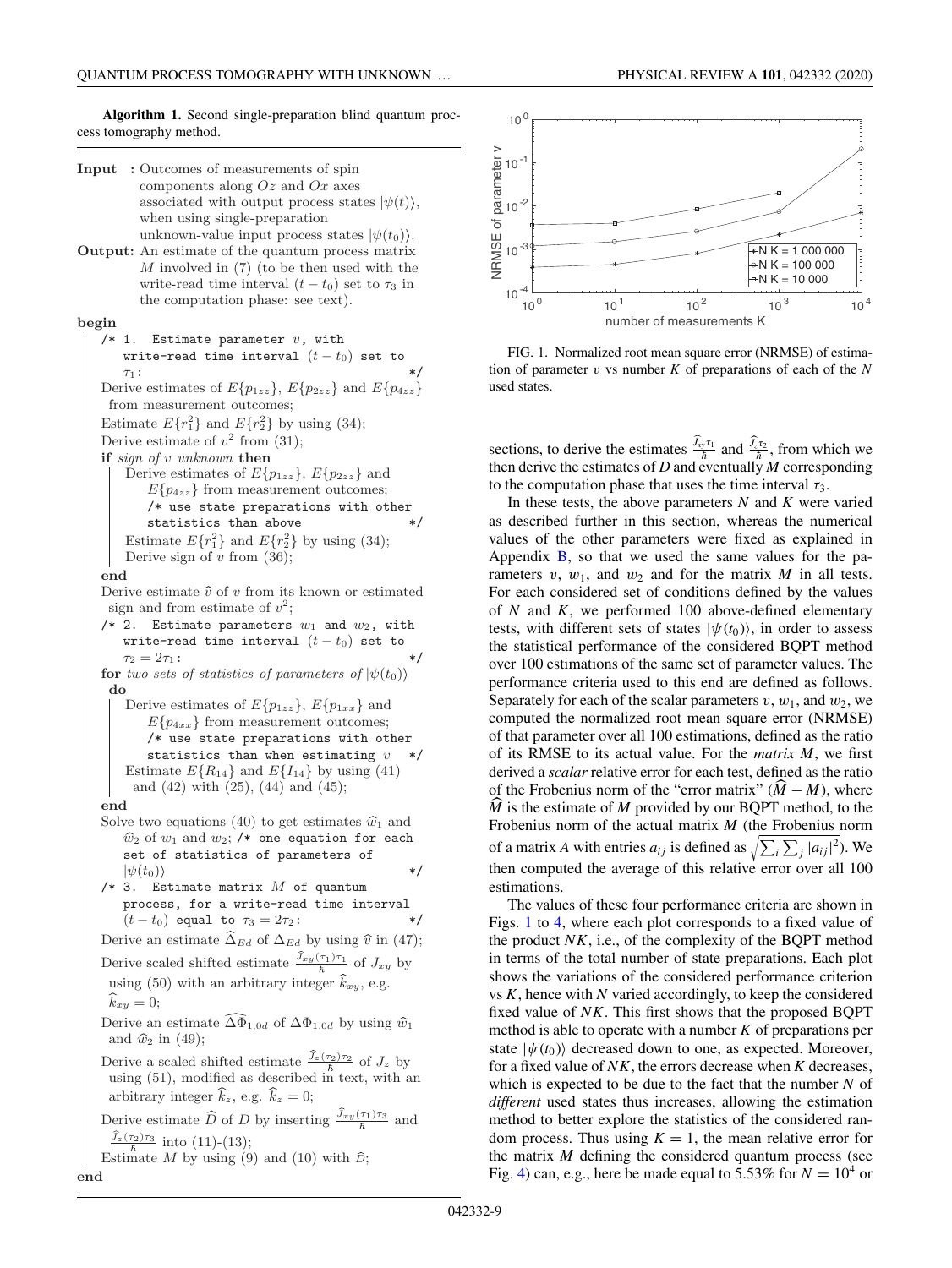

FIG. 2. NRMSE of estimation of parameter  $w_1$  vs number  $K$  of preparations of each of the *N* used states.

1.75% for  $N = 10^5$  or 0.62% for  $N = 10^6$ . In these tests, we used a simple protocol; i.e., we considered the same values of *K* and *N* in the six series of state preparations used for estimating all parameters  $(v, w_1, w_2)$ , so that the total number of preparations is equal to 6*NK*. Different values of *K* and *N* might be used in these six series of state preparations, in order to optimize the total number of preparations used to achieve a given error for *M*. In particular, when estimating the *sign* of *v*, the result is a binary decision, not a continuous value which should be accurately estimated, so that this sign could be obtained without errors with a significantly lower number of state preparations, thus making the total number of state preparations closer to 5*NK*. Besides, Figs. 1 to 3 show that, when using the same values of *K* and *N*, the parameter *v* is estimated much more accurately than  $w_1$  and  $w_2$ . This is reasonable, because the measurements along the *Oz* axis, which are used to estimate *v*, yield a simpler model and hence a simpler estimation procedure than the measurements along the  $Ox$  (and  $Oz$ ) axis, which are used to estimate  $w_1$  and *w*2. When aiming at optimizing the use of state preparations, one may therefore think of reducing the number of state preparations for estimating *v* as compared with those used for estimating  $w_1$  and  $w_2$ , in order to balance the estimation accuracies for these parameters. However, it is not guaranteed that the estimation accuracy for  $M$  will thus be significantly improved: in Fig. 1 to 4, the estimation accuracy for *M*



FIG. 3. NRMSE of estimation of parameter  $w_2$  vs number  $K$  of preparations of each of the *N* used states.



FIG. 4. Mean relative error of estimation of matrix *M* vs number *K* of preparations of each of the *N* used states.

has an intermediate value between the accuracies achieved for the parameters  $v$ ,  $w_1$ , and  $w_2$  upon which  $M$  depends, i.e., the accuracy of  $M$  is not limited by those of its "worst" parameters," namely  $w_1$  and  $w_2$ , but takes advantage of its best parameter *v*. Based on all above results and considerations, a typical performance level to be eventually kept in mind for the matrix *M* which defines the considered quantum process is a mean relative error of around 1% for around 500 000 state preparations.

### **VII. NONBLIND QPT METHODS**

From the point of view of their principles, nonblind (i.e., traditional) QPT methods and blind QPT methods that were proposed in this paper mainly have a *qualitative* difference: As explained above, a major advantage of blind methods is that they can operate with unknown input states, moreover without requiring each such state to be repeatedly prepared for the single-preparation version that can be developed for blind methods. In contrast, when first *designing* a nonblind method, one must select the value of each of the states to be repeatedly (i.e., multiple-preparation approach; see comments in Sec.  $V$  A) provided to the input of the process to be characterized. Then, when actually *applying* such a method, different cases may be considered concerning each stage of the method that is assumed to use one input state value selected by the designer of this method:

(1) The case of "ideal preparation" would occur if one would be able to make all actually prepared input states equal to the "assumed state" selected when designing this QPT method. This case is ideal only from the point of view of the *values* of the input states, but the performance is then still limited by the fact that a *finite* number of copies of the assumed state is prepared, which limits estimation accuracy.

(2) Moreover, the input state values prepared in practice are not equal to the assumed state, due to unavoidable state preparation errors (see, e.g., Refs. [14,15,17,20,40,41]). The first type of such errors is systematic preparation errors, i.e., bias. It corresponds to the situation when all the states which are actually prepared are equal to one another but different from the assumed state.

(3) The second type of errors is nonsystematic preparation errors. It corresponds to the situation when all (or at least some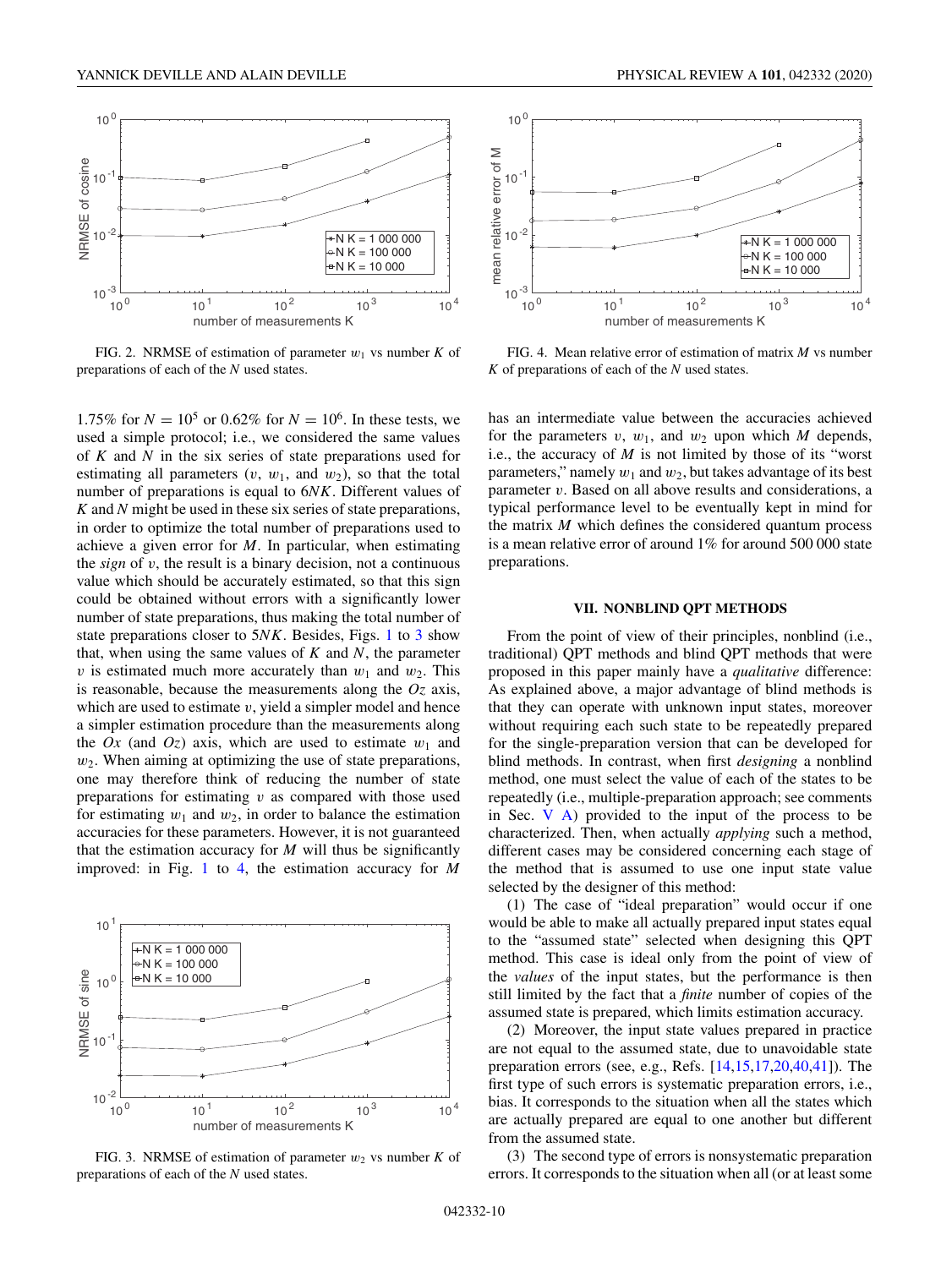of) the states which are actually prepared are different from one another and hence different from the assumed state. When the mean value of all these prepared states is equal to the assumed state, these nonsystematic preparation errors involve only spread but no bias.

Considering this practical procedure for applying nonblind QPT methods, one may disregard their above-mentioned qualitative difference with respect to blind QPT methods and anyway aim at *quantitatively* comparing the practical performance reported in Sec. VI for blind methods to the performance of some nonblind methods, depending on the nature and magnitude of the preparation errors. Providing such a numerical comparison is one of our contributions reported in this section. This analysis is again based on the estimation accuracy achieved by the considered methods concerning the matrix *M* that defines the studied quantum process, depending on the considered "resources" in terms of the total number of input state preparations used in each stage of these methods.

The question is then which nonblind QPT method should be used in this benchmark. A natural approach would consist of using the most standard QPT method, defined in Refs. [8,13]. However, the resulting performance comparison may be considered not to be fair because standard QPT requires a very large number of state preparations (see, e.g., Refs. [16,33]), which is the price to pay for allowing it to apply to a wide class of quantum processes, thus without requiring (nor using, if any) detailed prior knowledge about the considered process. In contrast, beyond the general blind and single-preparation QPT concepts introduced in this paper, the practical BQPT methods that we reported are dedicated to a situation when prior knowledge is available: We focused on the class of Heisenberg processes defined in Sec. II. Therefore, a more relevant comparison is performed by testing a nonblind QPT method dedicated to such processes, preferably with processing stages that are (nonblind but) similar to those used in our blind method, e.g., in terms of the types of spin components that are measured. To our knowledge, no such methods have been reported in the literature (except "indirectly" and for their first part only; see comments about our previous paper in Ref. [42]). Therefore, as an additional contribution in this section, we hereafter introduce a new nonblind method (with some variants) intended for such processes.

As explained above, when *designing* this method, it is assumed that all prepared states provided to the input of the process are equal to one another and to the "assumed state" selected by the designer, thus leading to a multiplepreparation QPT method, as usual in the QPT literature. However, the situation when all prepared input states are different is also of interest, because this situation is also faced in practice (for nonsystematic errors), as stated above. This situation should therefore also be theoretically *analyzed*, before numerically testing it, in order to predict the expected behavior of this QPT method in this situation. This cannot be done in a traditional QPT framework, because that framework only applies to multiple-preparation (i.e., multiple-copy) QPT, whereas nonsystematic errors yield a single instance of each actually used input state. But the latter situation exactly belongs to the original single-preparation QPT framework that we introduced in this paper. A third contribution in this section

therefore consists of also using that framework to analyze the studied nonblind QPT method by taking preparation errors, including nonsystematic ones, into account.

#### **A. Design of nonblind QPT methods**

## *1. General structure and considered configuration*

The studied nonblind QPT method (and its variants) keeps the same general structure as its blind counterpart of Sec. V:

(1) It first uses spin component measurements along the  $Oz$  axis and the associated data model  $(14)$ – $(19)$ , in order to estimate the mixing parameter *v*.

(2) It then uses spin component measurements along the *Ox* axis (but not along the *Oz* axis, here) and the associated data model  $(20)$ – $(27)$ , in order to estimate the mixing parameters  $w_1$  and  $w_2$ .

(3) It eventually uses the above estimates of  $v, w_1$ , and  $w_2$ , with exactly the same approach as in Sec.  $V D$ , to derive an estimate of the matrix *M*.

The difference between this approach and the above blind one lies in the method used to estimate  $v, w_1$ , and  $w_2$ , which is here different because the assumed knowledge about the input states  $|\psi(t_0)\rangle$  is different. For each stage of the studied nonblind method, the parameters of the *assumed* input state  $|\psi(t_0)\rangle$ , that are defined in (3), are hereafter denoted as  $r_{ia}$ ,  $\theta_{ia}$ , and  $\phi_{ia}$ , with  $i \in \{1, 2\}$ . The corresponding value of  $\Delta_I$ , defined by (17), is denoted as  $\Delta_{Ia}$ .

## *2. Estimating the parameter of Oz measurements*

In the studied nonblind QPT method, we estimate  $v$  by starting from (14)–(16) with  $r_i$  and  $\Delta_l$  respectively replaced by  $r_{ia}$  and  $\Delta_{Ia}$ . The estimate  $\hat{v}$  of *v* may be obtained by using only  $(15)$  (i.e., neither  $(14)$  nor  $(16)$ , unlike in our blind method [43]), which here yields

$$
\widehat{p}_{2zz} = r_{1a}^2 (1 - r_{2a}^2)(1 - \widehat{v}^2) + (1 - r_{1a}^2) r_{2a}^2 \widehat{v}^2 \n- 2r_{1a}r_{2a}\sqrt{1 - r_{1a}^2}\sqrt{1 - r_{2a}^2}\sqrt{1 - \widehat{v}^2}\widehat{v}\sin \Delta_{Ia}
$$
\n(61)

where  $\widehat{p}_{2zz}$  is an estimate of probability  $p_{2zz}$ , computed as explained in Sec. VII B.

We first use a single assumed input state value which is such that  $\sin \Delta_{Ia} = 0$  (this may especially be achieved with  $\theta_{ia} = 0$  and  $\phi_{ia} = 0$ ). The resulting version of (61) yields

$$
\widehat{v}^2 = \frac{\widehat{p}_{2zz} - r_{1a}^2 (1 - r_{2a}^2)}{r_{2a}^2 - r_{1a}^2}.
$$
\n(62)

As in our blind approach, additional processing is then required to derive  $\hat{v}$  if its sign is not known. To this end, we use another single assumed state, but now with  $\theta_{ia}$  and  $\phi_{ia}$  such that sin  $\Delta_{Ia} \neq 0$ . Extracting  $\hat{v}$  from (61) then yields

$$
\widehat{v} = \frac{r_{1a}^2 (1 - r_{2a}^2) + (r_{2a}^2 - r_{1a}^2) \widehat{v}^2 - \widehat{p}_{2zz}}{2r_{1a}r_{2a}\sqrt{1 - r_{1a}^2}\sqrt{1 - r_{2a}^2}\sqrt{1 - \widehat{v}^2}\sin \Delta_{Ia}}.
$$
(63)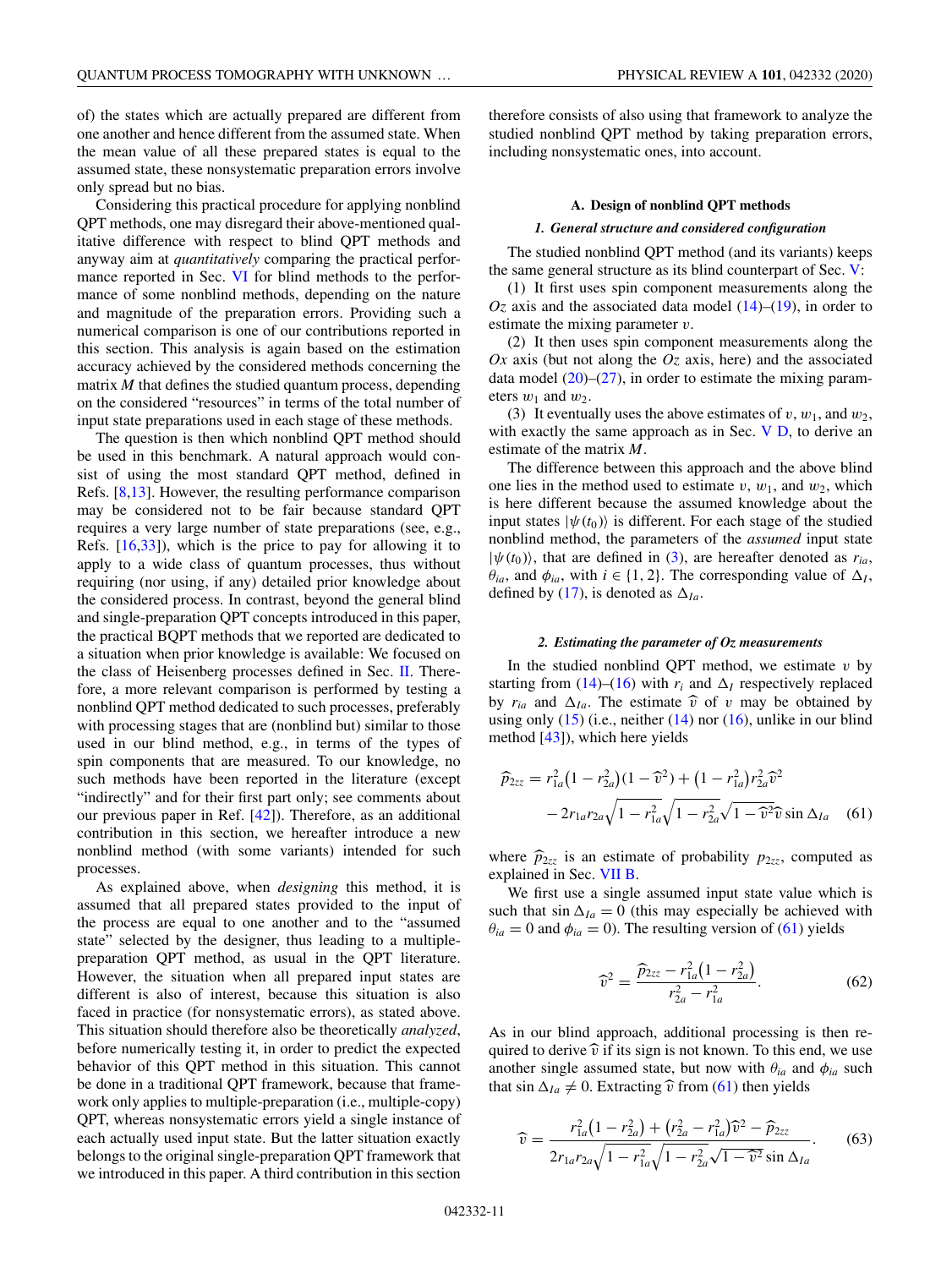Taking the sign of this equation results in

$$
\text{sgn}(\widehat{v}) = \text{sgn}(r_{1a}^2(1 - r_{2a}^2) + (r_{2a}^2 - r_{1a}^2)\widehat{v}^2 - \widehat{p}_{2zz})
$$
  
× sgn(sin  $\Delta_{Ia}$ ) (64)

All quantities in the right-hand term of  $(64)$  are known [using  $(62)$ ], which makes it possible to derive sgn $(\hat{v})$  from that equation, and then  $\hat{v}$ , by combining its sign with  $|\hat{v}|$  derived from (62).

It should be noted that Eqs.  $(62)$  and  $(64)$ , which define the first part of this nonblind QPT method, are the counterparts of Eqs. (31) and (36) derived above for our blind method [42,44].

#### *3. Estimating the parameters of Ox measurements*

We here estimate  $w_1$  and  $w_2$  by starting from (20)–(27), with  $r_i$ ,  $\theta_i$ , and  $\phi_i$  respectively replaced by  $r_{ia}$ ,  $\theta_{ia}$ , and  $\phi_{ia}$ . The values of  $R_{14}$  and  $I_{14}$  in (21) and (22) are thus known, and only  $(20)$  is used to estimate  $w_1$  and  $w_2$  (therefore without using measurements of spin components along the *Oz* axis in addition, unlike in our blind method). More precisely, we here again create *two* linearly independent Eq. (20), each of them with probability estimates  $\hat{p}_{1xx}$  and  $\hat{p}_{4xx}$  derived from a set of prepared input states which are ideally equal to the same assumed value. We then solve these two equations with respect to the estimates of  $w_1$  and  $w_2$ .

#### **B. Analysis of nonblind QPT methods**

The above-mentioned probability estimates  $\widehat{p}_{2zz}$ ,  $\widehat{p}_{1xx}$ , and  $\widehat{p}_{4xx}$  are here again typically equal to the sample frequencies of the corresponding measurement outcomes over the considered *K* actually prepared input states involved in each stage of the studied nonblind QPT method. This approach is expected to yield the following performance, depending on the considered case in terms of preparation errors, among the three cases defined at the beginning of Sec. VII, and considering measurements along the *Oz* axis as an example.

In the case when all  $K$  input states are prepared without errors, when *K* increases,  $\hat{p}_{2z\bar{z}}$  tends to get closer to the actual value  $p_{2zz}$  associated with the single prepared state value. Moreover, this  $p_{2zz}$  is consistent with the values  $r_{ia}$  and  $\Delta_{Ia}$ that were inserted into (62) and (64). When *K* increases, the solution  $\hat{v}$  of these equations therefore tends to (with statistical fluctuations from one estimation of *v* to another, due to the fluctuations of measurement results) get closer to the actual value *v*, asymptotically with  $\hat{v} \rightarrow v$  when  $K \rightarrow +\infty$ .

In the case of systematic preparation errors only, the same input state value is used in all *K* preparations so that, here again, when *K* increases,  $\hat{p}_{2zz}$  tends to get closer to the value *p*2*zz* associated with this single input state value [defined by (15)] and  $\hat{p}_{2z\bar{z}} \rightarrow p_{2z\bar{z}}$  when  $K \rightarrow +\infty$ . However, unlike in the above "ideal preparation" case, this value  $p_{2zz}$  and the values  $r_{ia}$  and  $\Delta_{Ia}$  that were inserted into (62) and (64) are here *not* consistent, because they respectively correspond to the actually prepared and assumed input states, which are here different. Therefore, the estimate  $\hat{v}$  derived from the inconsistent values of  $(62)$  and  $(64)$  remains biased with respect to *v* even when  $K \to +\infty$ .

Things get more complex when finally considering the case of spread errors (with or without bias). On the one hand, the method introduced in Sec. VII A was *designed* by considering a single repeatedly prepared input state in each stage, as traditional nonblind QPT methods, hence involving a single probability value  $p_{2zz}$  in each of Eqs. (62) and (64) that are used to derive  $\hat{v}$ . But on the other hand, the *K* actually prepared input states are here all different. One may try and consider each of the *K* probability values  $p_{27}$ , defined by (15), that are associated with all these states, but anyway (i) each of these  $p_{2zz}$  cannot be estimated separately in practice because only a single instance of the corresponding state is available, and (ii) Eqs.  $(62)$  and  $(64)$  used to derive  $\hat{v}$  do not each involve such a set of *K* probability values  $p_{2zz}$ . The traditional multipreparation nonblind QPT framework therefore does not allow one to *analyze* the situation considered here.

But we can now solve this problem by taking into account the single-preparation framework that we introduced in this paper. To this end, we consider all *K random* input states and the associated *random* probabilities  $p_{2zz}$ . As in our singlepreparation blind method, we then consider the expectation of (15), but here with  $r_i$  and  $\Delta_I$  respectively replaced by  $r_{ia}$  and  $\Delta_{Ia}$ , which correspond to the single assumed state considered here. This yields

$$
E\{p_{2zz}\} \approx r_{1a}^2 (1 - r_{2a}^2)(1 - v^2) + (1 - r_{1a}^2)r_{2a}^2 v^2
$$

$$
-2r_{1a}r_{2a}\sqrt{1 - r_{1a}^2}\sqrt{1 - r_{2a}^2}\sqrt{1 - v^2}v\sin\Delta_{Ia}
$$
(65)

which is the counterpart of (61), but where we use " $\approx$ " instead of "=" to refer to the fact that the expectation  $E\{p_{2zz}\}$ associated with *actual* input states and the *assumed* values *ria* and  $\Delta_{Ia}$  were inserted in (65) independently, "inconsistently" as defined above (with a possibly large discrepancy). The counterparts of  $(62)$  and  $(64)$  are then derived in the same way as (65). Then replacing  $E\{p_{2zz}\}\$  and *v* by their estimates in these equations yields an associated practical procedure for estimating *v*. The estimate of  $E\{p_{2z\bar{z}}\}$  used here is defined by the framework that we introduced in Sec. V A and Appendix  $\overline{A}$  2. The required probability estimate is thus equal to the sample frequency of the corresponding measurement outcome over the considered *K* actually prepared input states. This means that the practical algorithm thus obtained is exactly the same as the one that we derived above for the nonblind QPT method of Sec. VII A. The advantage is that this now allows us to analyze the expected behavior of the method of Sec. VII A for random preparations due to spread errors, with the tools of the single-preparation framework that we introduced in this paper. To this end, we consider  $(65)$  [the same approach then applies to the counterpart of  $(62)$  and  $(64)$ that involves  $E\{p_{2zz}\}\$ . In practice, the term  $E\{p_{2zz}\}\$  of (65) is replaced by its above-defined estimate, which has statistical fluctuations as compared with the theoretical value  $E\{p_{2z\bar{z}}\}$ , so that the estimate of  $v$  derived from  $(65)$  (or its subsequent versions) also has statistical fluctuations. Moreover, when  $K \rightarrow +\infty$ , this estimate of  $E\{p_{2zz}\}\$  has a limit, which is  $E\{p_{2zz}\}\$ itself (see Appendix A 2). This entails that, if that value  $E\{p_{2zz}\}\$ is equal to the value  $p_{2zz}$  that corresponds to the considered assumed state, i.e., if the actually prepared states have spread but no asymptotic bias, then, when  $K \to +\infty$ , all quantities in (65) become consistent and hence  $\hat{v} \rightarrow v$ .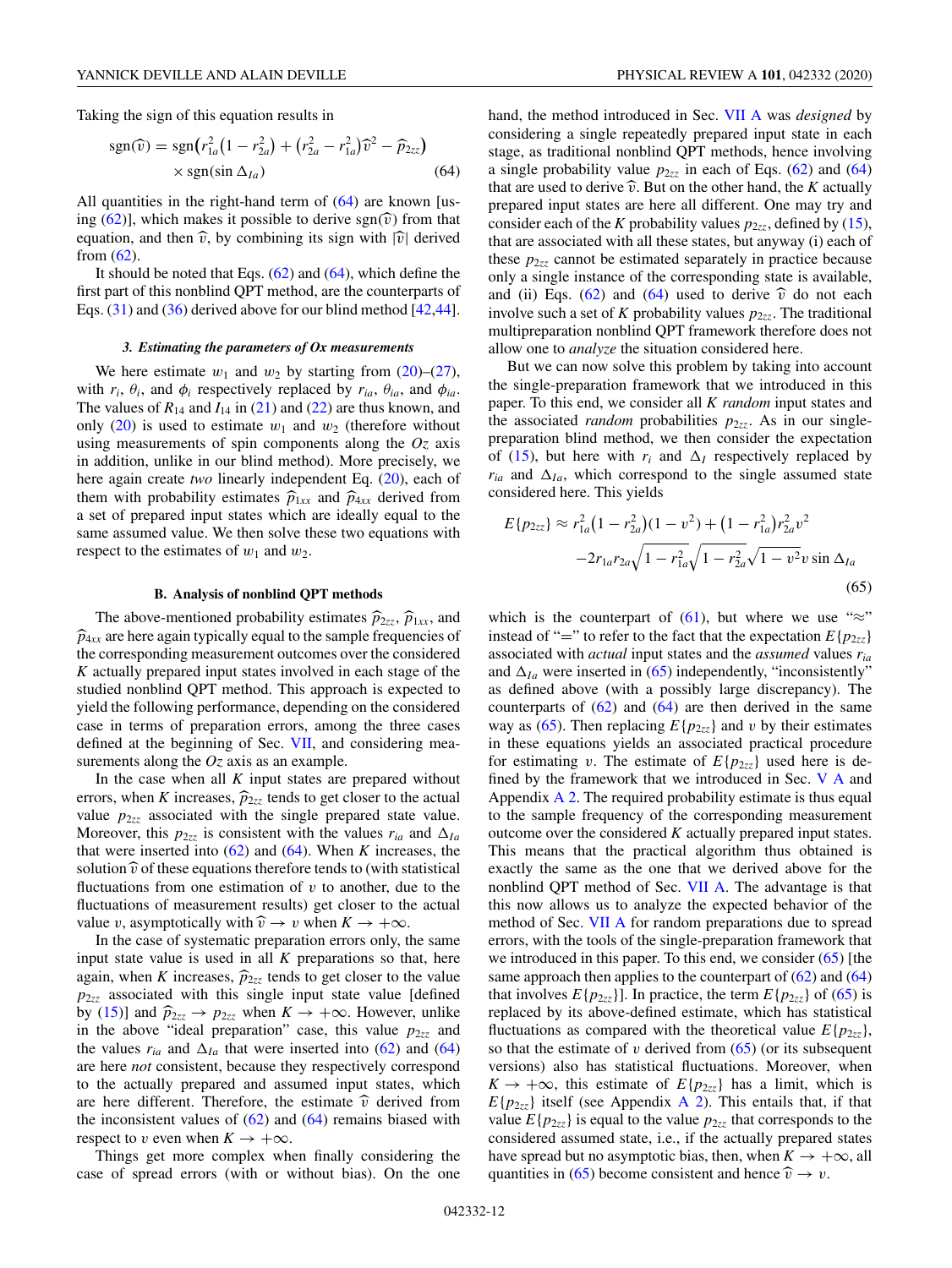The expected behavior of the studied nonblind method is therefore different for preparations with bias and preparations with spread but no bias. Numerical tests are used hereafter to confirm this theoretical analysis.

#### **C. Test results for nonblind QPT methods**

We tested our nonblind method of Sec. VII A in the same conditions as the single-preparation blind one, except for the input states. We hereafter define their assumed and actual values. For each stage of our nonblind method and each of the six input parameters  $r_i$ ,  $\theta_i$ , and  $\phi_i$ , with  $i \in \{1, 2\}$ , the single assumed value  $r_{ia}$ ,  $\theta_{ia}$ , or  $\phi_{ia}$  is here set to the middle of the range over which it was previously randomly drawn when testing our blind method (see Appendix B). We first performed tests with only systematic errors, i.e., biased actually prepared input states.  $\theta_1$  and  $\theta_2$  were fixed to 0 in all these tests. Besides, denoting  $u$  and  $u_a$  as the actual and assumed values of an arbitrary parameter among  $r_i$  and  $\phi_i$ , that actual value was set to

$$
u = u_a \pm f_b R_u \tag{66}
$$

where  $R_u$  is the width of the range associated with parameter *u*, that is 0.5, 0.5,  $2\pi$ , and  $2\pi$  respectively for parameters  $r_1$ ,  $r_2$ ,  $\phi_1$ , and  $\phi_2$  in all stages of this nonblind method.  $f_b$ (called the bias factor) then defines the magnitude of the bias considered for *u* in terms of a fraction of the above range. The considered fraction  $f_b$  is the same for all parameters  $u$  and all stages of the method, which allows us to tune a *single* parameter to investigate the sensitivity of our nonblind method to systematic errors. The sign " $\pm$ " in (66) stands for "−", "+", "-", "+" respectively for parameters  $r_1$ ,  $r_2$ ,  $\phi_1$ , and  $\phi_2$ . Different signs are required for  $\phi_1$  and  $\phi_2$  because otherwise, with the specific protocol (66) here used for controlling the parameter biases, the resulting parameter of interest (17) for *Oz* measurements would remain unbiased whatever the value of the parameter  $f_b$  of that protocol.

We then performed tests with nonsystematic errors, i.e., spread actually prepared state, without bias.  $\theta_1$  and  $\theta_2$  were fixed to 0 in all these tests. Besides, again for any parameter *u* among  $r_i$  and  $\phi_i$ , each actually prepared value of *u* was randomly, uniformly, drawn over the interval [ $u_{min}$ ,  $u_{max}$ ] with

$$
u_{\min} = u_a - f_s R_u \tag{67}
$$

$$
u_{\text{max}} = u_a + f_s R_u \tag{68}
$$

where *fs* (called the spread factor) defines the magnitude of the spread considered for *u* in terms of the fraction of the above-defined range  $R_u$ . That single parameter  $f_s$  is used to investigate the sensitivity of our nonblind method to the spread of prepared states.

Figure 5 shows the results obtained for our blind method (operated with  $K = 1$  and *N* varied, where *N* and *K* were defined in Sec. VI) and for our nonblind method (operated with  $N = 1$  and *K* varied), receiving input states with systematic errors. The specific case  $f_b = 0$  corresponds to no bias, i.e., "ideal preparation." We here again analyze the mean relative error for the matrix *M*, depending on the total number *NK* of preparations per stage. As expected for our blind method and for our nonblind method with "ideal preparation" (see



FIG. 5. Mean relative error of estimation of matrix *M* vs total number *NK* of preparations. Dashed black line: blind method. Solid color line: nonblind method receiving input states with systematic errors defined by *fb*.

Sec. VII B), performance continuously improves when *NK* increases. Moreover, the price to pay for the advantages of our blind method as compared with this ideal version of our nonblind method is only a limited performance degradation. When considering systematic errors that occur in practice, the performance of our nonblind method is altered in a way which is qualitatively consistent with our analysis of Sec. VII B (i.e., the error on *M* stops to decrease when *NK* exceeds a certain value) and which quantitatively yields a major limitation for that method: Even for a bias as low as 0.1% of the parameter ranges, our nonblind method yields much lower performance than the blind one in the range of values of *NK* for which the blind method yields particularly attractive performance (this blind method, e.g., yields an error significantly lower than 1% for  $NK = 10^6$ ). Besides, for a low bias of 1%, the error of the nonblind method remains saturated to a high value whatever *NK* in the considered range. Therefore, although that nonblind method was designed specifically for the considered class of quantum processes, it is highly sensitive to systematic errors and our blind method is hence a much more attractive alternative.

Similarly, Fig. 6 shows the results obtained for our blind and nonblind methods (both operated with  $K = 1$  and N varied), receiving input states with nonsystematic errors. The specific case  $f_s = 0$  corresponds to no spread, i.e., "ideal" preparation." When considering nonsystematic errors that occur in practice, the performance of our nonblind method is altered in a way which is qualitatively consistent with our analysis of Sec. VII B (i.e., the error on *M* decreases when *NK* increases and it would disappear only when  $NK \rightarrow +\infty$ ), but which quantitatively yields a significant limitation for that method: Even for a spread as low as 5% of the parameter ranges, our nonblind method yields much lower performance than the blind one in the range of values of *NK* for which the blind method yields particularly attractive performance (e.g., as stated above, an error significantly lower than 1% for  $NK = 10^6$ ). Therefore, the sensitivity of that specifically designed nonblind method to spread errors it also significant (although it is much lower than its sensitivity to systematic errors), which confirms that our blind method is a much more attractive alternative.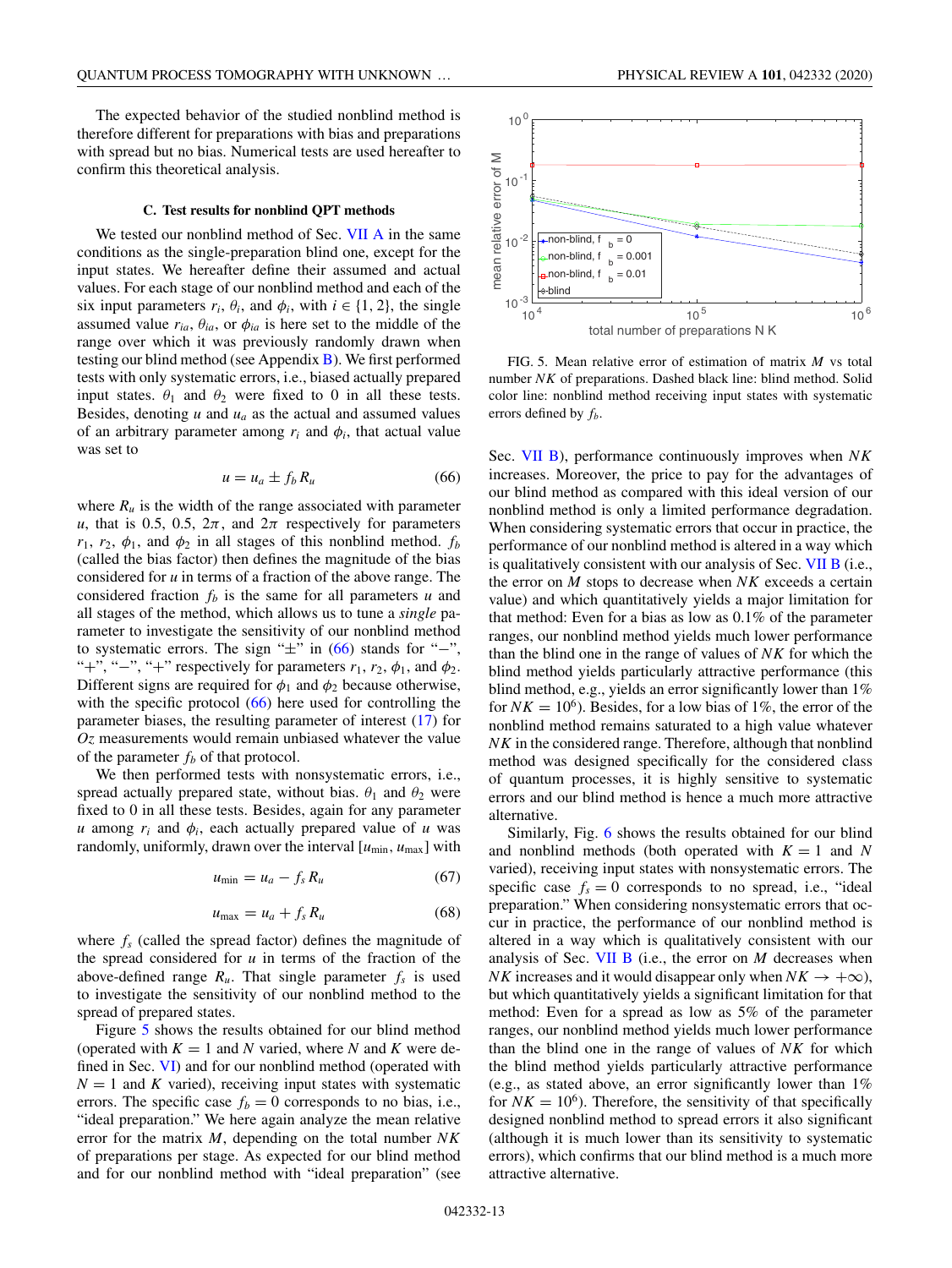

FIG. 6. Mean relative error of estimation of matrix *M* vs total number *NK* of preparations. Dashed black line: blind method. Solid color line: nonblind method receiving input states with nonsystematic errors defined by *fs*.

## **VIII. DISCUSSION, PROSPECTS, AND CONCLUSION**

As explained in the introduction, in a classical context, solutions to the system identification problem are well known, which was a reason for hoping that it should be possible to build up corresponding solutions in a quantum context. Such a hope reflects the existing consensus upon the idea that any experimental fact possessing a classical explanation may be interpreted as some limit of a quantum behavior. It is true that the correspondence principle was historically used as a heuristic tool for the building of quantum mechanics. But, e.g., in the field of information theory (IT) there exists no general recipe allowing one to build up a quantum IT from the existing classical IT. And when trying to move conceptually from a quantum to a classical description, it is not possible to subsume the difference through making  $h \rightarrow 0$  in the quantum approach, and, e.g., the spin has no classical analog. The main reason for this difficulty of establishing a bridge between the two approaches is the existence of conceptual rather than quantitative differences between classical and quantum theories. Chapter 15 of Ref. [45] is devoted to a convincing discussion, by Ballentine, of the question of the classical limit. In the domain of quantum tomography (QT), a subfield of IT, one has to keep in mind both these reservations and the idea that the development of QT is a complex activity aiming at building a quantum version of system identification. And the present paper, together with [30,31], suggests that, in QT, any definition opposing a situation where the *states* are known and one in which the *process* is known should henceforth be restricted to *nonblind* QPT and quantum state tomography (QST) respectively. In contrast, the present paper deals with the *blind* version of quantum *process* identification, i.e., when not only that process but also its input state are unknown. More precisely, the features of nonblind and blind QPT may be contrasted as follows. The usual, i.e., nonblind, version of QPT requires one to know, hence to very precisely control (i.e., prepare), the specific quantum states used as inputs of the quantum process to be characterized (this is illustrated in Sec. VII, for the original nonblind QPT methods that we introduce in this paper). The blind version of this tool, i.e., BQPT, which is the first contribution proposed in this paper,

then provides an attractive extension of QPT, since it allows one to use input quantum states whose values are unknown and arbitrary, except that they are requested to meet some general known properties.

Such blind approaches especially have two potential applications. The most natural one is when the input states of the considered process indeed cannot be known. Such methods could then be of interest for characterizing quantum gates (see Sec. V D) while they are operating and when only their results (output states) are available to the user who is to characterize them [provided some output states  $|\psi(t)\rangle$  are available to perform BQPT, with adequate values of the above-defined preparation-to-measurement time interval  $(t - t_0)$ ]. This online characterization may be useful, e.g., if the transform performed by a quantum gate slowly evolves over time (e.g., due to aging) and must be monitored, by characterizing it from time to time. Besides, BQPT may be of even higher interest in more standard configurations, when the process input states may be prepared and known: BQPT then avoids the complexity of *accurately preparing the specific states* which are required by usual QPT methods, because BQPT can use *any* input states (which have the requested general properties).

The second constraint of usual QPT methods is that they require one to be able to prepare many copies of the *same* (known) input state, which is cumbersome. As a second contribution in this paper, we proposed methods which avoid this constraint, since they allow one to use one instance or several copies of each considered input state (and they provide even better performance when decreasing the number of preparations per state to one and increasing the number of different states accordingly, for a fixed total number of preparations, i.e., fixed complexity). Briefly, this quite attractive property is obtained because the proposed methods do not use the estimated probabilities separately associated with each considered random state, but only the expectations of these random probabilities.

It should also be noted that the solution provided by each of the proposed BQPT methods is defined by a unique set of closed-form expressions. This avoids the issues of estimation methods that are based on the numerical optimization of cost functions and that yield false solutions when they get trapped into local minima of these cost functions. Moreover, the proposed BQPT methods only require a limited number of types of measurements (only spin component measurements along the *Ox* and *Oz* axes in the case considered here), which simplifies their practical use. This results from the fact that these methods only perform the types of measurements which are needed to get enough information about the required unknown parameter values. This should be contrasted with methods which use a larger set of types of measurements to first completely restore quantum states.

We therefore presented two main types of contributions in this paper. On the one hand, we introduced the general joint concept of single-preparation blind QPT (SBQPT). On the other hand, we showed in detail how to apply that concept to a specific type of quantum process, based on cylindricalsymmetry Heisenberg coupling, we numerically validated the performance thus achieved and we compared it to the performance of relevant, original, nonblind QPT methods (similarly,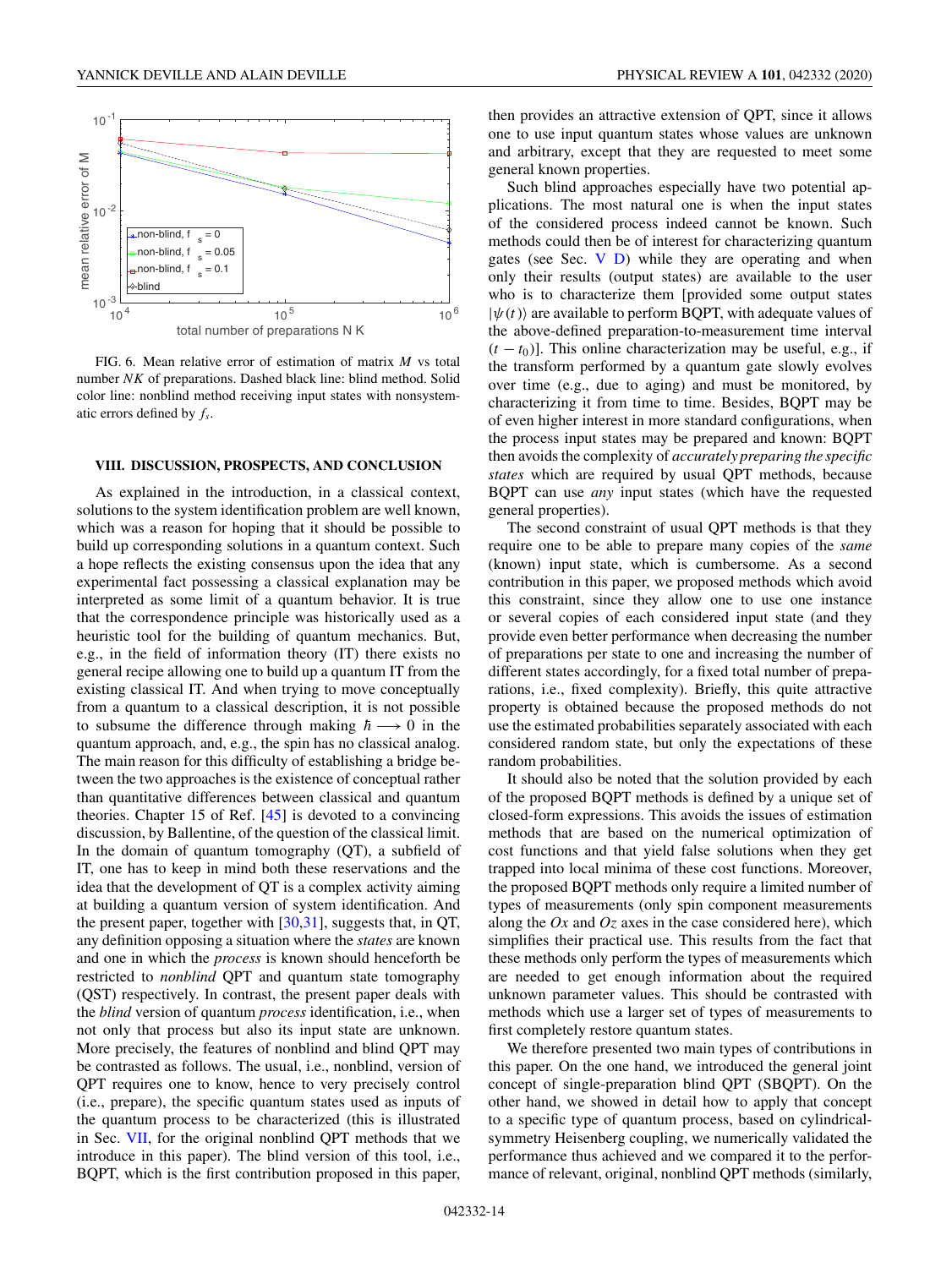various papers from the literature dealing with nonblind QPT are focused on other specific processes or class of processes; see, e.g., Refs. [18,20,46]). Beyond these two aspects, this investigation opens the way to various extensions of SBQPT, which will be reported in future papers and which may here be outlined as follows. First, still considering two qubits isolated from their environment, the specific (Heisenberg) coupling between them which was considered above may be replaced by another phenomenon, thus leading to another specific type of unitary process. At least for some of these processes, we anticipate that it will be rather easy to transpose to such processes the SBQPT procedure that we detailed above for one type of process. Besides, some other extensions will most likely require more in-depth investigations. This includes applying the proposed general concepts to processes with more than two input qubits [47], to arbitrary unitary processes and more generally to possibly nonunitary (but trace-preserving and completely positive) processes that take into account interactions of the qubits with their environment. Moreover, the extensions listed so far are focused on the considered process itself, but one may also focus on the *input values* of these processes. In the above investigation, we considered input pure states, described by the kets  $|\psi(t_0)\rangle$ , but we used an already extended framework by considering *random-valued* ket coefficients, unlike in standard *deterministic* pure states. In contrast, in the standard QPT framework described in Refs. [8,13], the process inputs are defined in terms of statistical mixtures represented by density operators. We started to discuss the connections between these two approaches in Ref. [36] (for other types of BQPT and BQSS methods), and this topic could be further investigated. Finally, one may consider extending SBQPT methods to other statistical parameters of quantum measurement outcomes or to other quantum state properties.

#### **ACKNOWLEDGMENTS**

The authors would like to thank the anonymous referees for their helpful comments and suggestions.

## **APPENDIX A: FROM MULTIPLE-PREPARATION TO SINGLE-PREPARATION QUANTUM INFORMATION PROCESSING (QIP)**

In this Appendix, we first summarize the concepts and notations that are used in conventional, i.e., multiplepreparation, QIP (see Sec.  $A_1$ ) and that we need, in order to then introduce our nonconventional, single-preparation, approach to QIP (see Sec. A  $2$ ) for an arbitrary number of qubits.

### **1. Multiple-preparation QIP**

Throughout this paper, qubits are physically implemented as spins  $1/2$ . If such a qubit, with index  $i$ , is described with a pure and "deterministic" quantum state, as defined in Ref. [36], it is represented by a normalized vector of a two-dimensional space  $\mathcal{E}_i$ , expressed as

$$
|\psi_i\rangle = \alpha_i| + \rangle_i + \beta_i| - \rangle_i \tag{A1}
$$

where  $\alpha_i$  and  $\beta_i$  are two fixed complex-valued coefficients constrained to meet the normalization condition for  $|\psi_i\rangle$ . The index *i* in the above notations  $|+\rangle_i$  and  $|-\rangle_i$  is most often omitted in the literature, but we keep it here to clarify the notations that we hereafter introduce for *a set of* qubits.

Let us now consider an arbitrary number *Q* of distinguishable [28] qubits, with indices  $i \in \{1, \ldots, Q\}$ . If the state  $|\psi\rangle$ of this set of qubits is pure and deterministic, it belongs to the space  $\mathcal E$  defined as the tensor product (denoted as  $\otimes$ ) of the above spaces  $\mathcal{E}_i$ . The standard basis of  $\mathcal E$  consists of the 2<sup>*Q*</sup> vectors  $|+\rangle_1 \otimes |+\rangle_2 \otimes \cdots \otimes |+\rangle_{Q-1} \otimes |+\rangle_Q$  to  $|-\rangle_1 \otimes$ |−<sup>2</sup> ⊗ ··· ⊗ |−*Q*−<sup>1</sup> ⊗ |−*<sup>Q</sup>* that we hereafter respectively denote as  $|j\rangle$ , with  $j \in \{1, \ldots, 2^{\mathcal{Q}}\}$ . The state of this set of qubits then reads

$$
|\psi\rangle = \sum_{j=1}^{2^Q} c_j |j\rangle \tag{A2}
$$

where the complex-valued coefficients  $c_j$  are again fixed and arbitrary, except that they meet the normalization condition

$$
\sum_{j=1}^{2^{\mathcal{Q}}} |c_j|^2 = 1.
$$
 (A3)

The result obtained for one measurement of the spin component  $s_{zi}$  of  $\overline{s_i}$  along the quantization axis, for a single qubit  $i$  which is in state  $(A1)$  (see, e.g., Ref.  $[24]$  for details), has a random nature, and is  $+\frac{1}{2}$  or  $-\frac{1}{2}$  in normalized units. The probabilities of obtaining these two values are respectively equal to  $|\alpha_i|^2$  and  $|\beta_i|^2$ , that is, to the squared moduli of the coefficients in  $(A1)$  which correspond to the vectors  $|+\rangle_i$  and  $|-\rangle_i$  that are respectively associated with the allowed values  $+\frac{1}{2}$  and  $-\frac{1}{2}$ .

When simultaneously performing such a measurement for each of the qubits *i* of an overall set of *Q* qubits, the obtained result is a vector of *Q* values. The 2*<sup>Q</sup>* possible values of this vector are  $[+\frac{1}{2}, +\frac{1}{2}, \dots, +\frac{1}{2}, +\frac{1}{2}], [\frac{1}{2}, +\frac{1}{2}, \dots, +\frac{1}{2}, -\frac{1}{2}],$ and so on, these values being respectively associated with the above-defined  $2^{\mathcal{Q}}$  basis vectors  $|j\rangle$  and hereafter indexed by *j*. Thus, the experiment consisting of this *Q*-qubit measurement yields a random result, and each elementary event  $[48] A_i$  is defined as follows: The result of the experiment is equal to the *j*th *Q*-entry vector in the above series of possible values  $[+\frac{1}{2}, +\frac{1}{2}, \ldots, +\frac{1}{2}, +\frac{1}{2}]$  and so on. Moreover, the probabilities of these events are defined according to the principle presented above for one qubit, that is

$$
P(A_j) = |c_j|^2
$$
  $\forall j \in \{1, ..., 2^Q\}.$  (A4)

The simplest procedure, applied in practice to estimate the above probabilities for a given *Q*-qubit state, uses a large number (typically from a few thousand up to one hundred thousand [24,28]) of copies of that state, so that we hereafter call this approach "multiple-preparation QIP" (we previously called it "batch QIP" in Ref. [38]). These copies may be obtained in parallel from an ensemble of systems or successively for the same system ("repeated write-read," or RWR, procedure [23–25]). The above type of measurement is performed for each of these copies and one counts the number of occurrences of each of the possible results  $\left[+\frac{1}{2},+\frac{1}{2},\ldots,+\frac{1}{2},+\frac{1}{2}\right]$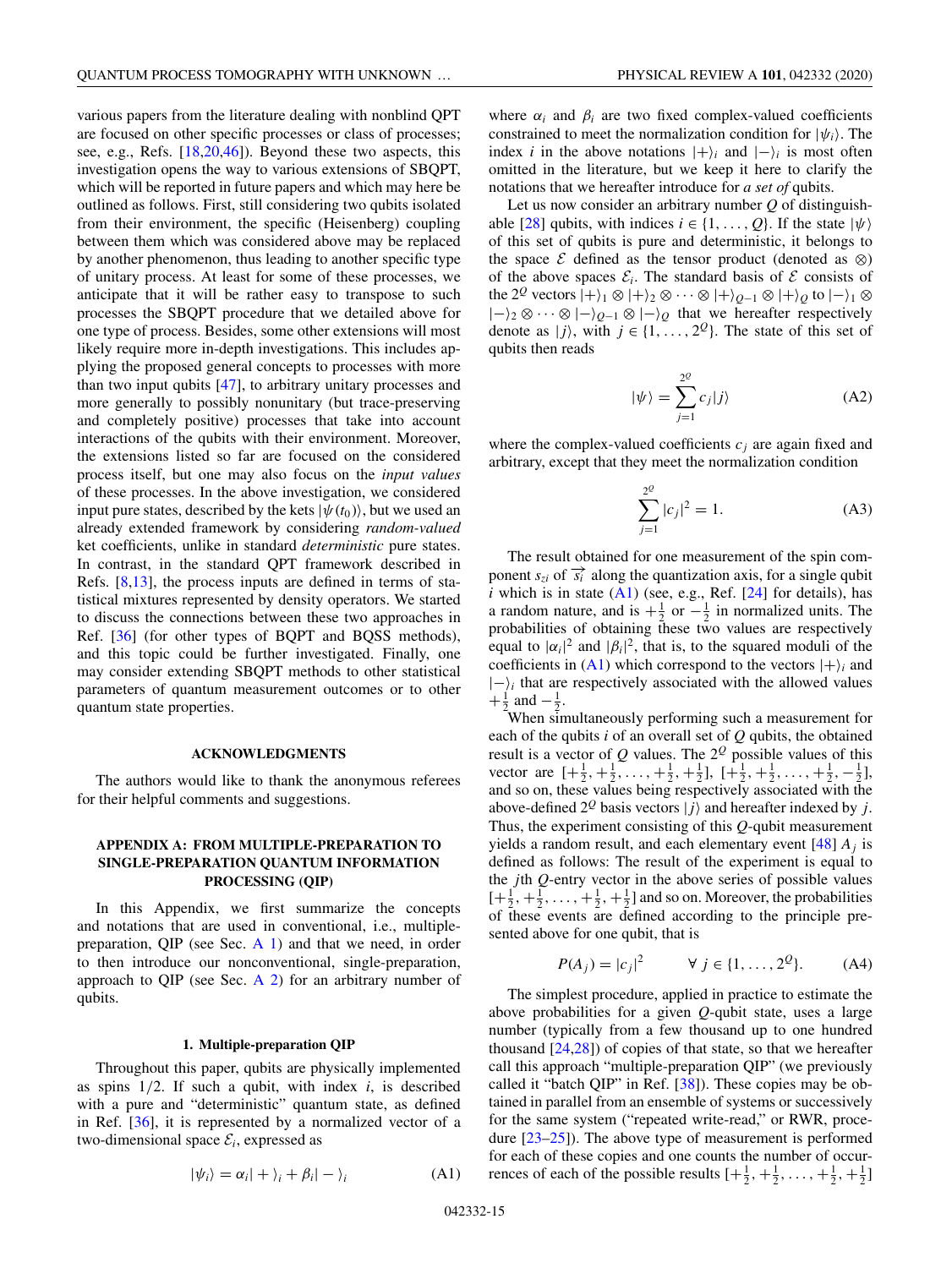and so on. The associated sample relative frequencies are then used as estimates of the probabilities  $P(A_i)$ .

#### **2. Single-preparation QIP**

The above description was provided for an arbitrarily selected deterministic pure quantum state  $|\psi\rangle$ . When developing our first class of BQSS methods [23–25], we had to extend that framework to *random* pure quantum states. We especially detailed that concept in Ref.  $[36]$ . Briefly, the coefficients  $\alpha_i$ and  $\beta_i$  in (A1) and  $c_j$  in (A2) then become complex-valued random variables (RVs). Hence, the probabilities in  $(A4)$  also become RVs.

The problem tackled in this section is the estimation of some statistical parameters of these RVs (A4), namely their expectations. The natural (global) procedure that may be used to this end, and that we used in the specific context of BQSS [23–25], consists of the following two levels: The lower level only concerns one deterministic state (A2) and the associated probabilities  $(A4)$  which are estimated from a large number of copies of the considered state, using the multiplepreparation QIP framework of Sec. A 1. This is repeated for different states  $(A2)$  and then, at the higher level, the sample mean over all these states is separately computed for each probability  $P(A_i)$  (with samples supposedly drawn from the same statistical distribution). We here aim at proceeding further: At the above-defined lower level, we aim at using *a small number* of copies of the considered state, or ultimately *a single* instance of that state, thus developing what we call "single-preparation QIP" (we called it "stochastic QIP" in Ref. [38]). At first sight, it might seem that this is not possible, because the lower level would thus not provide accurate estimates that one could then confidently gather at the higher level. However, we claim and show below that this approach can be used if one only aims at estimating some statistical parameters of the considered quantum states.

We now first build the proposed approach by starting from the frequentist view of probabilities (see, e.g., Ref. [48]) at the above-defined two levels of the considered procedure:

(1) At the higher level, where one combines the contributions associated with *N* states of the set of *Q* qubits. These states are indexed by  $n \in \{1, ..., N\}$  and denoted as  $|\psi(n)\rangle$ .

(2) At the lower level, which concerns one deterministic state  $|\psi(n)\rangle$  and the associated probabilities  $P(A_i, n)$  defined by  $(A4)$  but with coefficients  $c_i(n)$  which depend on state  $|\psi(n)\rangle$ .

At the lower level, each probability  $P(A_i, n)$  is defined as

$$
P(A_j, n) = \lim_{K \to +\infty} \frac{\mathcal{N}(A_j, n, K)}{K}
$$
 (A5)

provided this limit exists.  $\mathcal{N}(A_i, n, K)$  is the number of occurrences of event  $A_i$  for the state  $|\psi(n)\rangle$  when performing measurements for a set of *K* copies of that state  $|\psi(n)\rangle$ . In practice, one uses only a *finite* number *K* of copies of state  $|\psi(n)\rangle$  and therefore only accesses the following approximation of the above probability:

$$
P'(A_j, n, K) = \frac{\mathcal{N}(A_j, n, K)}{K}.
$$
 (A6)

The higher level of the considered procedure then addresses the statistical mean associated with samples, indexed by *n*, of a given quantity, which is here theoretically  $P(A_i, n)$ . In the frequentist approach, this statistical mean is defined (if the limit exists) as

$$
E\{P(A_j)\} = \lim_{N \to +\infty} \frac{\sum_{n=1}^{N} P(A_j, n)}{N}.
$$
 (A7)

At the higher level too, in practice one uses only a *finite* number *N* of states  $|\psi(n)\rangle$ , which first yields the following approximation if only performing an approximation at the higher level of the procedure:

$$
E'\{P(A_j)\} = \frac{\sum_{n=1}^{N} P(A_j, n)}{N}.
$$
 (A8)

The latter expression may then be modified by replacing its term  $P(A_i, n)$  by its approximation (A6). This yields

$$
E''\{P(A_j)\} = \frac{\sum_{n=1}^{N} \mathcal{N}(A_j, n, K)}{NK}.
$$
 (A9)

 $\sum_{n=1}^{N} \mathcal{N}(A_j, n, K)$  is nothing but the number, hereafter denoted as  $\mathcal{N}(A_i, L)$ , of occurrences of event  $A_i$  for the complete considered set of  $L = NK$  measurements. Therefore,  $E''\lbrace P(A_i) \rbrace$  is the relative frequency of occurrence of that event over these *L* measurements, or "'trials," using standard probabilistic terms  $[48]$ . This quantity  $(A9)$  may therefore also be expressed as

$$
E''\{P(A_j)\} = \frac{\mathcal{N}(A_j, L)}{L} \tag{A10}
$$

$$
=\frac{\sum_{\ell=1}^{L}\mathbb{1}(A_j,\ell)}{L} \tag{A11}
$$

where  $\mathbb{1}(A_i,\ell)$  is the value of the indicator function of event  $A_j$  for trial  $\ell$ , which takes the value 1 if  $A_j$  occurs during that trial and 0 otherwise. When using  $(A11)$ , one now considers the  $L = NK$  trials as organized as a single series, with trials indexed by  $\ell$ . One thus fuses the above-defined two levels of the procedure into a single one, thus disregarding the fact that, in this series, each block of *K* consecutive trials uses the same state  $|\psi(n)\rangle$ . One may therefore wonder whether the number *K* of used copies of each state  $|\psi(n)\rangle$  may be freely decreased, and even set to one, while possibly keeping the same total number *L* of trials. A formal proof of the relevance of that approach, using Kolmogorov's view of probabilities , is provided in Ref. [38]. Moreover, Ref. [38] thus proves that the proposed estimator  $(A11)$  of  $E\{P(A_i)\}\$ is attractive because, for states independently randomly drawn with the same distribution and with one instance of each state, this estimator is asymptotically efficient, that is, when the number *L* of trials tends to infinity: (i) the mean of this estimator tends to the actual value  $E\{P(A_i)\}\$ , i.e., this estimator is asymptotically unbiased (it is even unbiased for a *finite* number of trials), and (ii) the variance of this estimator tends to 0.

### **APPENDIX B: TEST CONDITIONS**

All tests reported in Sec. VI were performed in the following conditions. The six parameters  $r_i$ ,  $\theta_i$ , and  $\phi_i$ , with  $i \in \{1, 2\}$ , of each initial state  $|\psi(t_0)\rangle$  were randomly drawn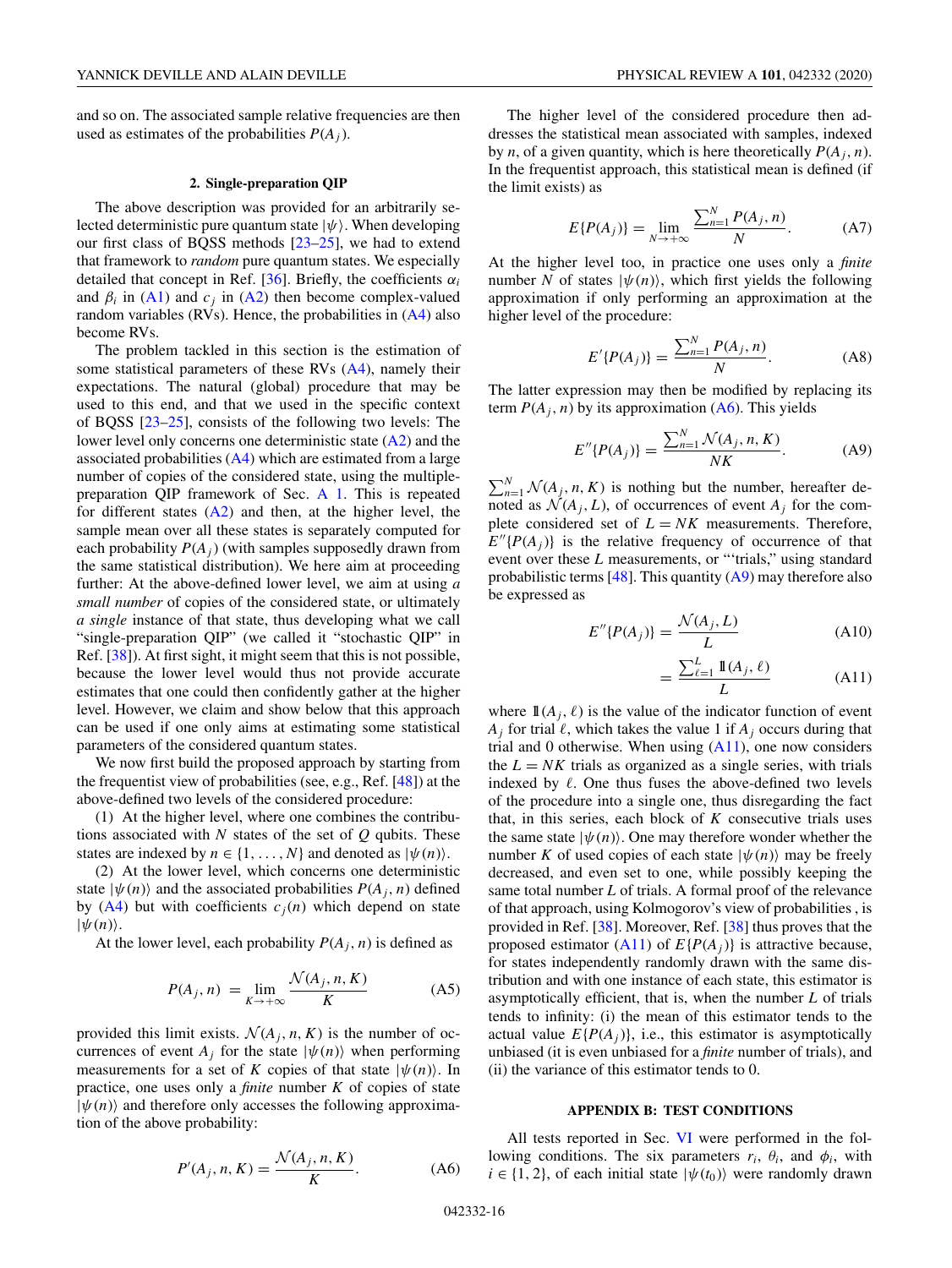with a uniform distribution, over an interval which depends on the step of the considered BQPT method, in order to meet the constraints on the statistics of these parameters that are imposed by that BQPT method. The parameters  $q_1$  and  $q_2$ were then derived from (4). More precisely, as a first step, to estimate the absolute value of *v* as explained in the first part of Sec. V B, the qubit parameter values  $r_1$  and  $r_2$  were selected within the 20–80% subrange of their 0–100% allowed range defined by  $(29)$ , that is,  $[0.1, 0.4]$  for  $r_1$  and  $[0.6, 0.9]$  for  $r_2$ , as in Ref. [25]. Besides,  $\phi_1$  and  $\phi_2$  were drawn over [0,  $2\pi$ [ whereas  $\theta_1$  and  $\theta_2$  were fixed to 0 (as stated above, the parameters which have a physical meaning are  $\phi_i - \theta_i$ ). These data are thus such that  $E$ {sin  $\Delta$ <sub>I</sub>} = 0, as required by this step of the considered BQPT method. Then, as a second step, to estimate the sign of *v* as explained in the second part of Sec.  $V$   $B$ , the same conditions as in the above first step were used for  $r_i$ ,  $\theta_i$ , and  $\phi_i$ , with  $i \in \{1, 2\}$ , except that  $\phi_1$  was fixed to 0 and  $\phi_2$  was drawn over [0,  $\pi$ [. These data are thus such that  $E\{\sin \Delta_l\}$  is nonzero and has a known sign (here, it is positive), as required by this step of the considered

- [1] L. Ljung, *System Identification: Theory for the User* (Prentice Hall PTR, Upper Saddle River, NJ, 1999).
- [2] K. Abed-Meraim, W. Qiu, and Y. Hua, [Proc. IEEE](https://doi.org/10.1109/5.622507) **[85](https://doi.org/10.1109/5.622507)**, [1310](https://doi.org/10.1109/5.622507) [\(1997\)](https://doi.org/10.1109/5.622507).
- [3] S. Theodoridis and K. Koutroumbas, *Pattern Recognition*, 4th ed. (Academic Press, San Diego, 2009).
- [4] P. Comon and C. Jutten, *Handbook of Blind Source Separation: Independent Component Analysis and Applications* (Academic Press, Oxford, UK, 2010).
- [5] Y. Deville, in *Wiley Encyclopedia of Electrical and Electronics Engineering*, edited by J. Webster (Wiley, New York, 2016), pp. 1–33.
- [6] A. Hyvarinen, J. Karhunen, and E. Oja, *Independent Component Analysis* (Wiley, New York, 2001).
- [7] I. T. Jolliffe, *Principal Component Analysis* (Springer-Verlag, New York, 2002).
- [8] M. A. Nielsen and I. L. Chuang, *Quantum Computation and Quantum Information* (Cambridge University Press, Cambridge, UK, 2000).
- [9] J. Biamonte, P. Wittek, N. Pancotti, P. Rebentrost, N. Wiebe, and S. Lloyd, [Nature \(London\)](https://doi.org/10.1038/nature23474) **[549](https://doi.org/10.1038/nature23474)**, [195](https://doi.org/10.1038/nature23474) [\(2017\)](https://doi.org/10.1038/nature23474).
- [10] E. P. DeBenedictis, [Computer](https://doi.org/10.1109/MC.2018.1451646) **[51](https://doi.org/10.1109/MC.2018.1451646)**, [68](https://doi.org/10.1109/MC.2018.1451646) [\(2018\)](https://doi.org/10.1109/MC.2018.1451646).
- [11] S. D. Sarma, D.-L. Deng, and L.-M. Duan, [Phys. Today](https://doi.org/10.1063/PT.3.4164) **[72](https://doi.org/10.1063/PT.3.4164)**[\(3\)](https://doi.org/10.1063/PT.3.4164), [48](https://doi.org/10.1063/PT.3.4164) [\(2019\)](https://doi.org/10.1063/PT.3.4164).
- [12] See also Ref. [8], p. 398, for the other earliest references.
- [13] I. L. Chuang and M. A. Nielsen, [J. Mod. Opt.](https://doi.org/10.1080/09500349708231894) **[44](https://doi.org/10.1080/09500349708231894)**, [2455](https://doi.org/10.1080/09500349708231894) [\(1997\)](https://doi.org/10.1080/09500349708231894).
- [14] C. H. Baldwin, A. Kalev, and I. H. Deutsch, [Phys. Rev. A](https://doi.org/10.1103/PhysRevA.90.012110) **[90](https://doi.org/10.1103/PhysRevA.90.012110)**, [012110](https://doi.org/10.1103/PhysRevA.90.012110) [\(2014\)](https://doi.org/10.1103/PhysRevA.90.012110).
- [15] R. Blume-Kohout, J. K. Gamble, E. Nielsen, J. Mizrahi, J. D. Sterk, and P. Maunz, [arXiv:1310.4492v1.](http://arxiv.org/abs/arXiv:1310.4492v1)
- [16] M. P. A. Branderhorst, J. Nunn, I. A. Walmsley, and R. L. Kosut, [New J. Phys.](https://doi.org/10.1088/1367-2630/11/11/115010) **[11](https://doi.org/10.1088/1367-2630/11/11/115010)**, [115010](https://doi.org/10.1088/1367-2630/11/11/115010) [\(2009\)](https://doi.org/10.1088/1367-2630/11/11/115010).
- [17] S. T. Merkel, J. M. Gambetta, J. A. Smolin, S. Poletto, A. D. [Córcoles, B. R. Johnson, C. A. Ryan, and M. Steffen,](https://doi.org/10.1103/PhysRevA.87.062119) Phys. Rev. A **[87](https://doi.org/10.1103/PhysRevA.87.062119)**, [062119](https://doi.org/10.1103/PhysRevA.87.062119) [\(2013\)](https://doi.org/10.1103/PhysRevA.87.062119).

BQPT method. The above two steps were performed with  $\tau_1 = 0.51$  ns [49]. Finally, to estimate  $w_1$  and  $w_2$ , the method of Sec. V C uses measurements along the *Oz* and *Ox* axes, with  $\tau_2 = 2\tau_1$ . For each of the parameters  $r_i$ ,  $\theta_i$ , and  $\phi_i$ , with  $i \in \{1, 2\}$ , we used the same statistics for measurements along the  $Oz$  and  $Ox$  axes. For the first Eq. (40),  $r_1$  and  $r_2$  were drawn over [0.1, 0.4] and  $\phi_1$  and  $\phi_2$  were drawn over  $[-\pi/2, \pi/2]$ , whereas  $\theta_1$  and  $\theta_2$  were fixed to 0. For the second Eq. (40),  $r_1$ and  $r_2$  were drawn over [0.6, 0.9[, whereas  $\phi_1$ ,  $\phi_2$ ,  $\theta_1$ , and  $\theta_2$  were selected in the same way as for the first Eq. (40). All above conditions concern the identification phase. Then, in the computation phase, we used  $\tau_3 = 2\tau_2$ , as explained in Sec. V D.

Besides, the value of matrix *M* was set as follows. Conventional electron spin resonance generally operates at *X* or *Q* bands (around 10 and 35 GHz respectively). For electron spins with  $g = 2$ , at 35 GHz, the resonance field is near 1.25 T. In the simulations, we used the values  $g = 2$  and  $B = 1$  T. Concerning the exchange coupling, we chose  $J_z/k_B = 1$  K and  $J_{xy}/k_B = 0.3$  K (see Appendix E of Ref. [24] and Ref. [50]).

- [18] N. Navon, N. Akerman, S. Kotler, Y. Glickman, and R. Ozeri, [Phys. Rev. A](https://doi.org/10.1103/PhysRevA.90.010103) **[90](https://doi.org/10.1103/PhysRevA.90.010103)**, [010103\(R\)](https://doi.org/10.1103/PhysRevA.90.010103) [\(2014\)](https://doi.org/10.1103/PhysRevA.90.010103).
- [19] A. Shukla and T. S. Mahesh, [Phys. Rev. A](https://doi.org/10.1103/PhysRevA.90.052301) **[90](https://doi.org/10.1103/PhysRevA.90.052301)**, [052301](https://doi.org/10.1103/PhysRevA.90.052301) [\(2014\)](https://doi.org/10.1103/PhysRevA.90.052301).
- [20] M. Takahashi, S. D. Bartlett, and A. C. Doherty, [Phys. Rev. A](https://doi.org/10.1103/PhysRevA.88.022120) **[88](https://doi.org/10.1103/PhysRevA.88.022120)**, [022120](https://doi.org/10.1103/PhysRevA.88.022120) [\(2013\)](https://doi.org/10.1103/PhysRevA.88.022120).
- [21] Y. Wang, D. Dong, I. R. Petersen, and J. Zhang, in *Proceedings of the International Federation of Automatic Control* (Toulouse, France, 2017), pp. 12241–12245.
- [22] A. G. White and A. Gilchrist,[J. Opt. Soc. Am. B](https://doi.org/10.1364/JOSAB.24.000172) **[24](https://doi.org/10.1364/JOSAB.24.000172)**, [172](https://doi.org/10.1364/JOSAB.24.000172) [\(2007\)](https://doi.org/10.1364/JOSAB.24.000172).
- [23] Y. Deville and A. Deville, in *Proceedings of the 7th International Conference on Independent Component Analysis and Signal Separation (ICA 2007)* (Springer-Verlag, London, 2007), pp. 706–713.
- [24] Y. Deville and A. Deville, [Quant. Info. Proc.](https://doi.org/10.1007/s11128-011-0273-7) **[11](https://doi.org/10.1007/s11128-011-0273-7)**, [1311](https://doi.org/10.1007/s11128-011-0273-7) [\(2012\)](https://doi.org/10.1007/s11128-011-0273-7).
- [25] Y. Deville and A. Deville, in *Blind Source Separation: Advances in Theory, Algorithms, and Applications,* edited by G. R. Naik and W. Wang (Springer, Berlin, 2014), pp. 3–37.
- [26] Y. Deville and A. Deville, in *Proceedings of the 23rd IEEE International Workshop on Machine Learning for Signal Processing (MLSP 2013), Southampton, United Kingdom* (IEEE, Piscataway, NJ, 2013).
- [27] Y. Deville and A. Deville, in *Proceedings of the 2014 IEEE International Conference on Acoustics, Speech, and Signal Processing (ICASSP 2014), Florence, Italy* (IEEE, Piscataway, NJ, 2014), pp. 6262–6266.
- [28] Y. Deville and A. Deville, [Digital Signal Process.](https://doi.org/10.1016/j.dsp.2017.04.013) **[67](https://doi.org/10.1016/j.dsp.2017.04.013)**, [30](https://doi.org/10.1016/j.dsp.2017.04.013) [\(2017\)](https://doi.org/10.1016/j.dsp.2017.04.013).
- [29] S. Lloyd, M. Mohseni, and P. Rebentrost, [Nat. Phys.](https://doi.org/10.1038/nphys3029) **[10](https://doi.org/10.1038/nphys3029)**, [631](https://doi.org/10.1038/nphys3029) [\(2014\)](https://doi.org/10.1038/nphys3029).
- [30] Y. Deville and A. Deville, in *Proceedings of the 12th International Conference on Latent Variable Analysis and Signal Separation (LVA/ICA 2015)* (Springer International, Berlin, 2015), pp. 184–192.
- [31] Y. Deville and A. Deville, in *Proceedings of the 20th World Congress of the International Federation of Automatic Control (IFAC 2017)* (Toulouse, France, 2017), pp. 12228–12234.